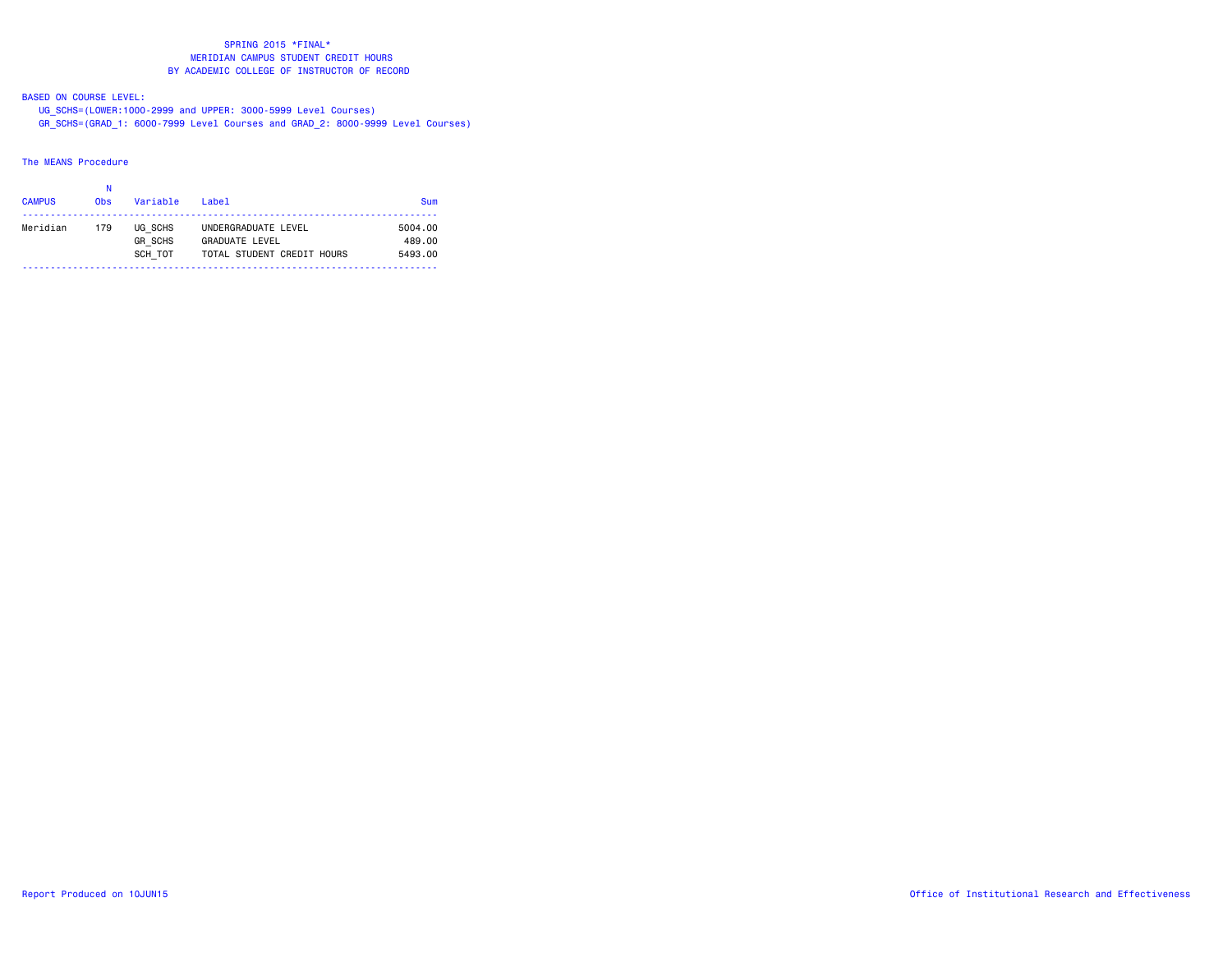# BASED ON COURSE LEVEL:

UG\_SCHS=(LOWER:1000-2999 and UPPER: 3000-5999 Level Courses)

GR\_SCHS=(GRAD\_1: 6000-7999 Level Courses and GRAD\_2: 8000-9999 Level Courses)

# The MEANS Procedure

| <b>ACADEMIC COLLEGE</b> | <b>Obs</b> | Variable                             | Label                                                                      | <b>Sum</b>                   |
|-------------------------|------------|--------------------------------------|----------------------------------------------------------------------------|------------------------------|
| Arts & Sciences         | 84         | UG SCHS<br>GR SCHS<br>SCH TOT        | UNDERGRADUATE LEVEL<br><b>GRADUATE LEVEL</b><br>TOTAL STUDENT CREDIT HOURS | 2763.00<br>93.00<br>2856.00  |
| <b>Business</b>         | 21         | UG SCHS<br>GR SCHS<br>SCH TOT        | UNDERGRADUATE LEVEL<br><b>GRADUATE LEVEL</b><br>TOTAL STUDENT CREDIT HOURS | 1062.00<br>0.00<br>1062.00   |
| Education               | 74         | UG SCHS<br><b>GR SCHS</b><br>SCH TOT | UNDERGRADUATE LEVEL<br><b>GRADUATE LEVEL</b><br>TOTAL STUDENT CREDIT HOURS | 1179.00<br>396.00<br>1575.00 |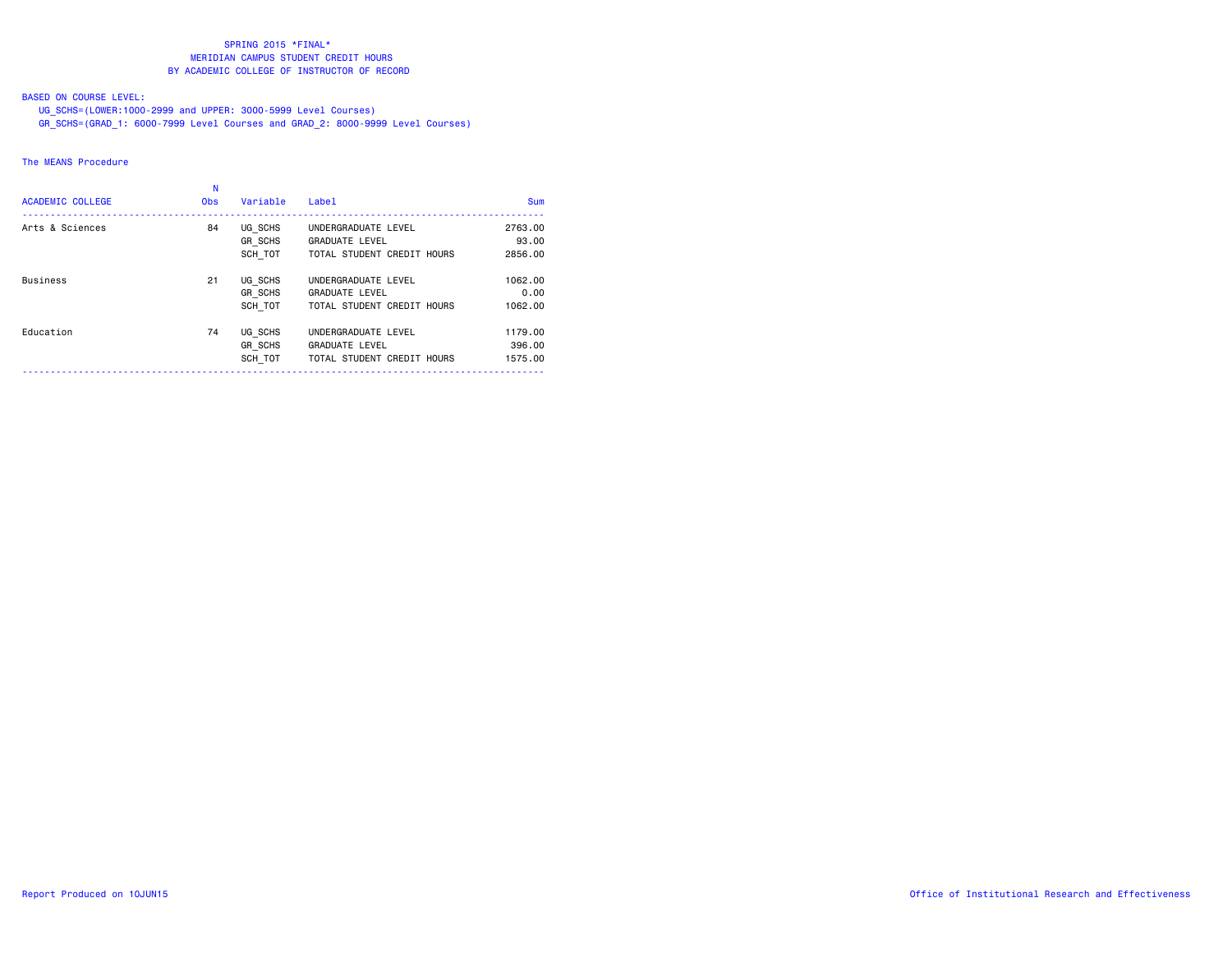# BASED ON COURSE LEVEL:

 UG\_SCHS=(LOWER:1000-2999 and UPPER: 3000-5999 Level Courses \*\*Excludes CVM 5000-5999 Level Courses\*\*) GR\_SCHS=(GRAD\_1: 6000-7999 Level Courses and GRAD\_2: 8000-9999 Level Courses)

| <b>ACADEMIC DEPARTMENT</b>                 | <b>UNDERGRADUATE</b><br><b>LEVEL</b> | <b>GRADUATE</b><br><b>LEVEL</b> | <b>TOTAL</b> |
|--------------------------------------------|--------------------------------------|---------------------------------|--------------|
|                                            |                                      |                                 |              |
| Anthropology & Middle Eastern Cultures     | 84.00                                | 0.00                            | 84.00        |
| Biological Sciences                        | 171.00                               | 0.00                            | 171.00       |
| Classical & Modern Languages & Literatures | 36.00                                | 0.00                            | 36.00        |
| Communication                              | 153,00                               | 3.00                            | 156.00       |
| English                                    | 275.00                               | 15.00                           | 290.00       |
| Geosciences                                | 163.00                               | 0.00                            | 163,00       |
| History                                    | 210.00                               | 18.00                           | 228,00       |
| Mathematics & Statistics                   | 81.00                                | 0.00                            | 81.00        |
| Philosophy & Religion                      | 78.00                                | 0.00                            | 78.00        |
| Political Science & Public Administration  | 21.00                                | 0.00                            | 21,00        |
| Psychology                                 | 441.00                               | 57.00                           | 498.00       |
| Sociology                                  | 1050.00                              | 0.00                            | 1050.00      |
|                                            |                                      | ============                    |              |
|                                            | 2763.00                              | 93.00                           | 2856.00      |
|                                            | ==============                       | ==============                  | ==========   |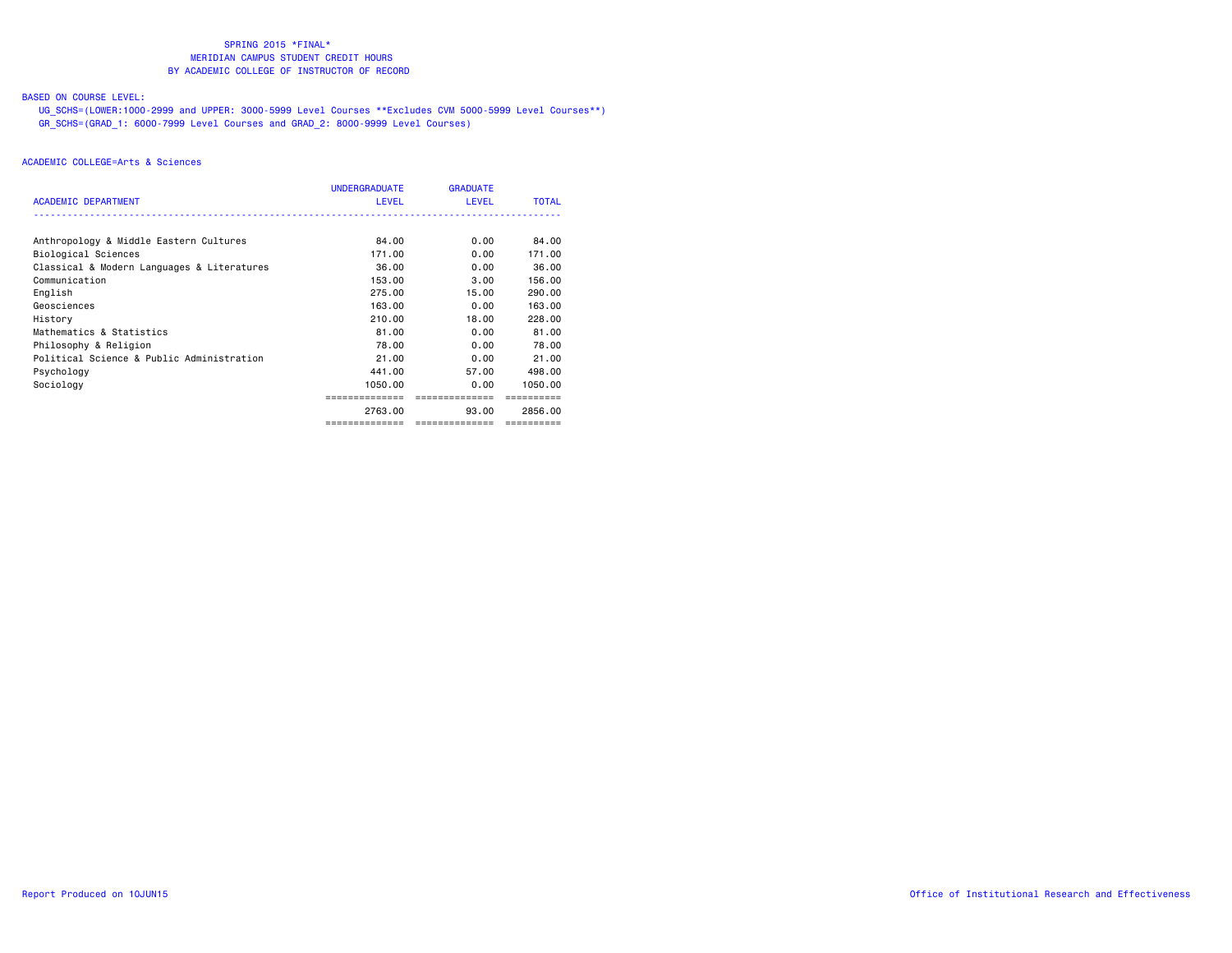# BASED ON COURSE LEVEL:

 UG\_SCHS=(LOWER:1000-2999 and UPPER: 3000-5999 Level Courses \*\*Excludes CVM 5000-5999 Level Courses\*\*) GR\_SCHS=(GRAD\_1: 6000-7999 Level Courses and GRAD\_2: 8000-9999 Level Courses)

| <b>ACADEMIC DEPARTMENT</b>                      | <b>UNDERGRADUATE</b><br><b>LEVEL</b> | <b>GRADUATE</b><br>LEVEL | TOTAL   |
|-------------------------------------------------|--------------------------------------|--------------------------|---------|
| Finance & Economics                             | 90.00                                | 0.00                     | 90.00   |
| Management & Information Systems                | 690.00                               | 0.00                     | 690.00  |
| Marketing, Quantitative Analysis & Business Law | 78.00                                | 0.00                     | 78.00   |
| School of Accountancy                           | 204.00                               | 0.00                     | 204.00  |
|                                                 |                                      |                          |         |
|                                                 | 1062.00                              | 0.00                     | 1062.00 |
|                                                 |                                      |                          |         |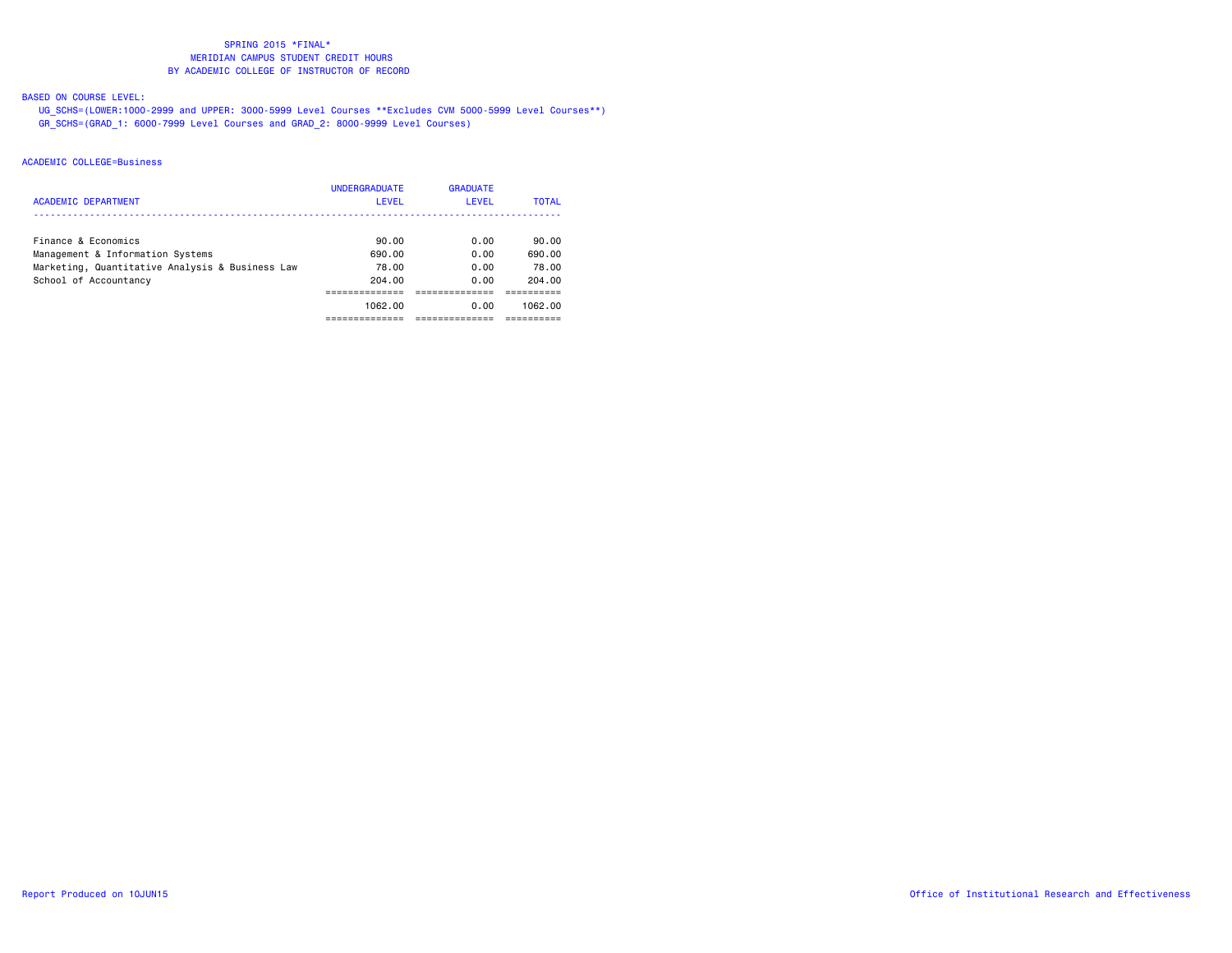# BASED ON COURSE LEVEL:

 UG\_SCHS=(LOWER:1000-2999 and UPPER: 3000-5999 Level Courses \*\*Excludes CVM 5000-5999 Level Courses\*\*) GR\_SCHS=(GRAD\_1: 6000-7999 Level Courses and GRAD\_2: 8000-9999 Level Courses)

| ACADEMIC DEPARTMENT                         | <b>UNDERGRADUATE</b><br>LEVEL | <b>GRADUATE</b><br>LEVEL | <b>TOTAL</b> |
|---------------------------------------------|-------------------------------|--------------------------|--------------|
| Counseling & Educational Psychology         | 0.00                          | 246.00                   | 246.00       |
| Curriculum, Instruction & Special Education | 900.00                        | 75.00                    | 975.00       |
| Kinesiology                                 | 249.00                        | 0.00                     | 249.00       |
| Leadership and Foundations                  | 30.00                         | 75.00                    | 105.00       |
|                                             |                               |                          |              |
|                                             | 1179.00                       | 396.00                   | 1575.00      |
|                                             |                               |                          |              |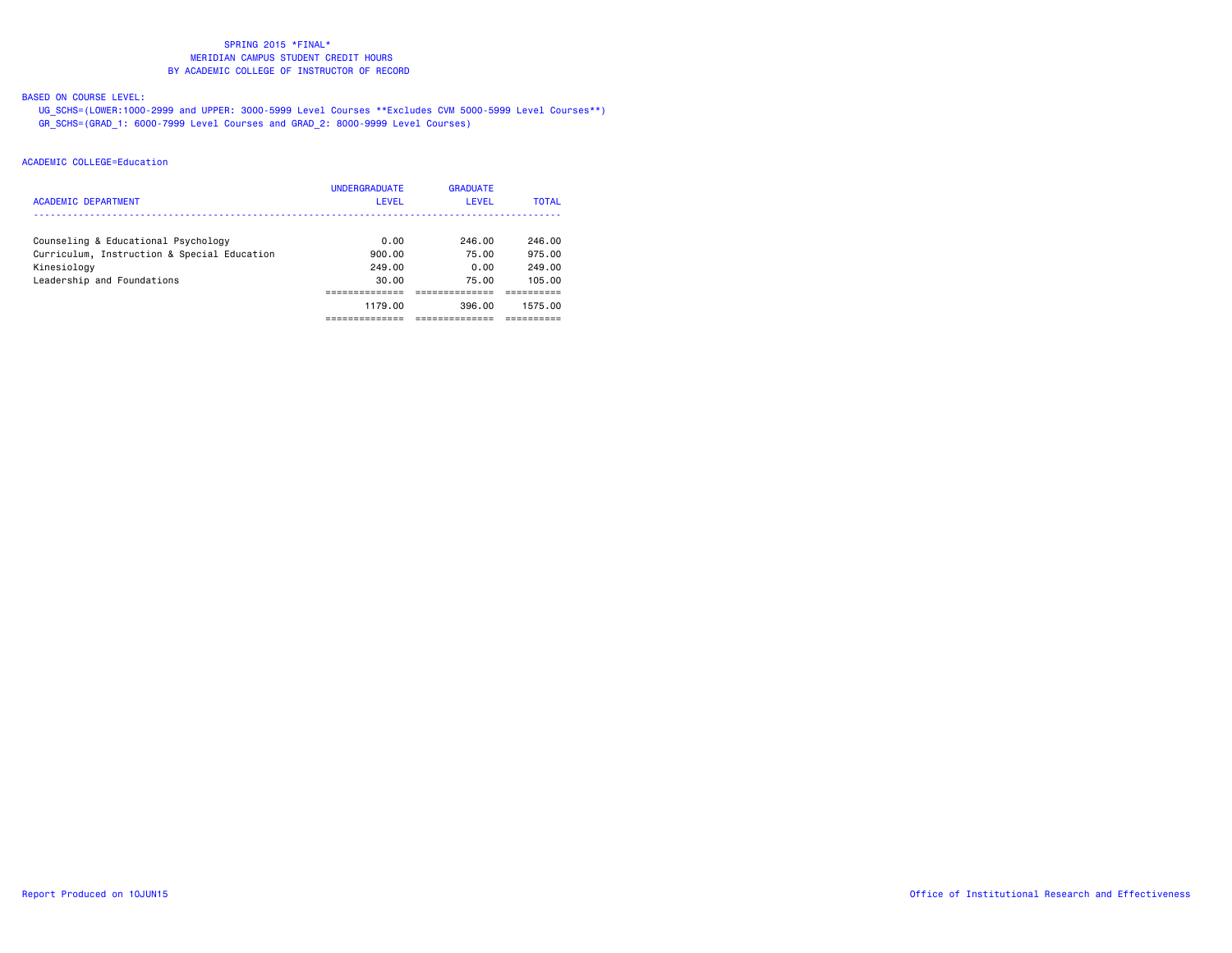| <b>ACADEMIC DEPARTMENT</b>             | Instructor Name | Rank     | <b>Tenure</b><br>Status | Course<br>Cip# | <b>CRN</b> | Course # Sec Type Title |       | Crs |                    | Inst<br>Per | UG<br><b>SCHS</b>  | <b>GR</b><br><b>SCHS</b> | <b>Total</b><br><b>SCHS</b> |
|----------------------------------------|-----------------|----------|-------------------------|----------------|------------|-------------------------|-------|-----|--------------------|-------------|--------------------|--------------------------|-----------------------------|
| Anthropology & Middle Eastern Cultures | Turner, James   | Lecturer | Non-Ten Track           | 450201         | 13454      | AN 3113                 | 201 C |     | Societies Of World | 1.00        | 84.00              | 0.00                     | 84.00<br>                   |
|                                        |                 |          |                         |                |            |                         |       |     |                    |             | ---------<br>84.00 | 0.00                     | 84.00                       |
| ;==================================    |                 |          |                         |                |            |                         |       |     |                    |             | ========           |                          |                             |
| Anthropology & Middle Eastern Cultures |                 |          |                         |                |            |                         |       |     |                    |             | 84.00              | 0.00                     | 84.00                       |
|                                        |                 |          |                         |                |            |                         |       |     |                    |             | --------           | _______<br>--------      | -----------                 |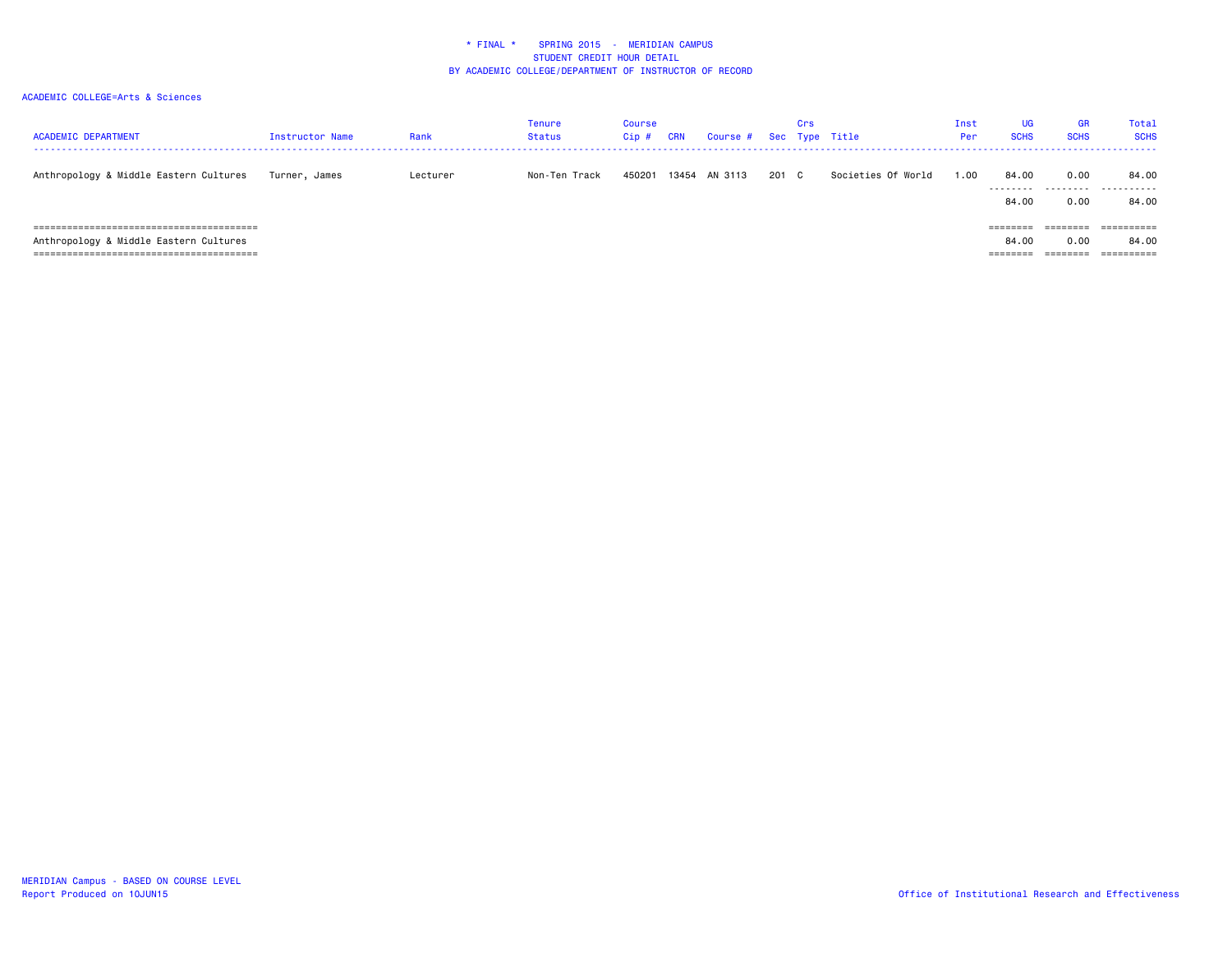| <b>ACADEMIC DEPARTMENT</b> | Instructor Name | Rank       | <b>Tenure</b><br><b>Status</b> | Course<br>$Cip$ #                              | <b>CRN</b>                                         | Course #                                                           |                                                    | Crs | Sec Type Title                                                                                                         | Inst<br>Per                          | <b>UG</b><br><b>SCHS</b>                                                                      | <b>GR</b><br><b>SCHS</b>                     | Total<br><b>SCHS</b><br>------                    |
|----------------------------|-----------------|------------|--------------------------------|------------------------------------------------|----------------------------------------------------|--------------------------------------------------------------------|----------------------------------------------------|-----|------------------------------------------------------------------------------------------------------------------------|--------------------------------------|-----------------------------------------------------------------------------------------------|----------------------------------------------|---------------------------------------------------|
| Biological Sciences        | Fogarty, Jarrod | Instructor | Non-Ten Track                  | 240102<br>260701<br>260705<br>261302<br>270501 | 14075<br>13455<br>14071<br>15847<br>13587<br>13588 | IDS 4111<br>BIO 1023<br>BIO 3233<br>BIO 3113<br>MA 2113<br>MA 2113 | 201 C<br>201 B<br>201 B<br>201 C<br>201 C<br>202 C |     | Professional Seminar 1.00<br>Plants & Humans<br>Biology of Birds<br>Marine Biology<br>Intro to Stats<br>Intro to Stats | 1.00<br>1.00<br>1.00<br>1.00<br>1.00 | 24.00<br>36.00<br>33.00<br>3.00<br>21.00<br>18.00                                             | 0.00<br>0.00<br>0.00<br>0.00<br>0.00<br>0.00 | 24.00<br>36.00<br>33.00<br>3.00<br>21.00<br>18.00 |
|                            |                 |            |                                |                                                | 13630<br>13631                                     | ST 2113<br>ST 2113                                                 | 201 C<br>202 C                                     |     | Intro to Stats<br>Intro to Stats                                                                                       | 1.00<br>1.00                         | 6.00<br>30.00<br>--------<br>171.00                                                           | 0.00<br>0.00<br>---------<br>0.00            | 6.00<br>30.00<br>.<br>171.00                      |
| Biological Sciences        |                 |            |                                |                                                |                                                    |                                                                    |                                                    |     |                                                                                                                        |                                      | $\qquad \qquad \equiv \equiv \equiv \equiv \equiv \equiv \equiv \equiv$<br>171.00<br>======== | ========<br>0.00<br>========                 | ==========<br>171.00<br>==========                |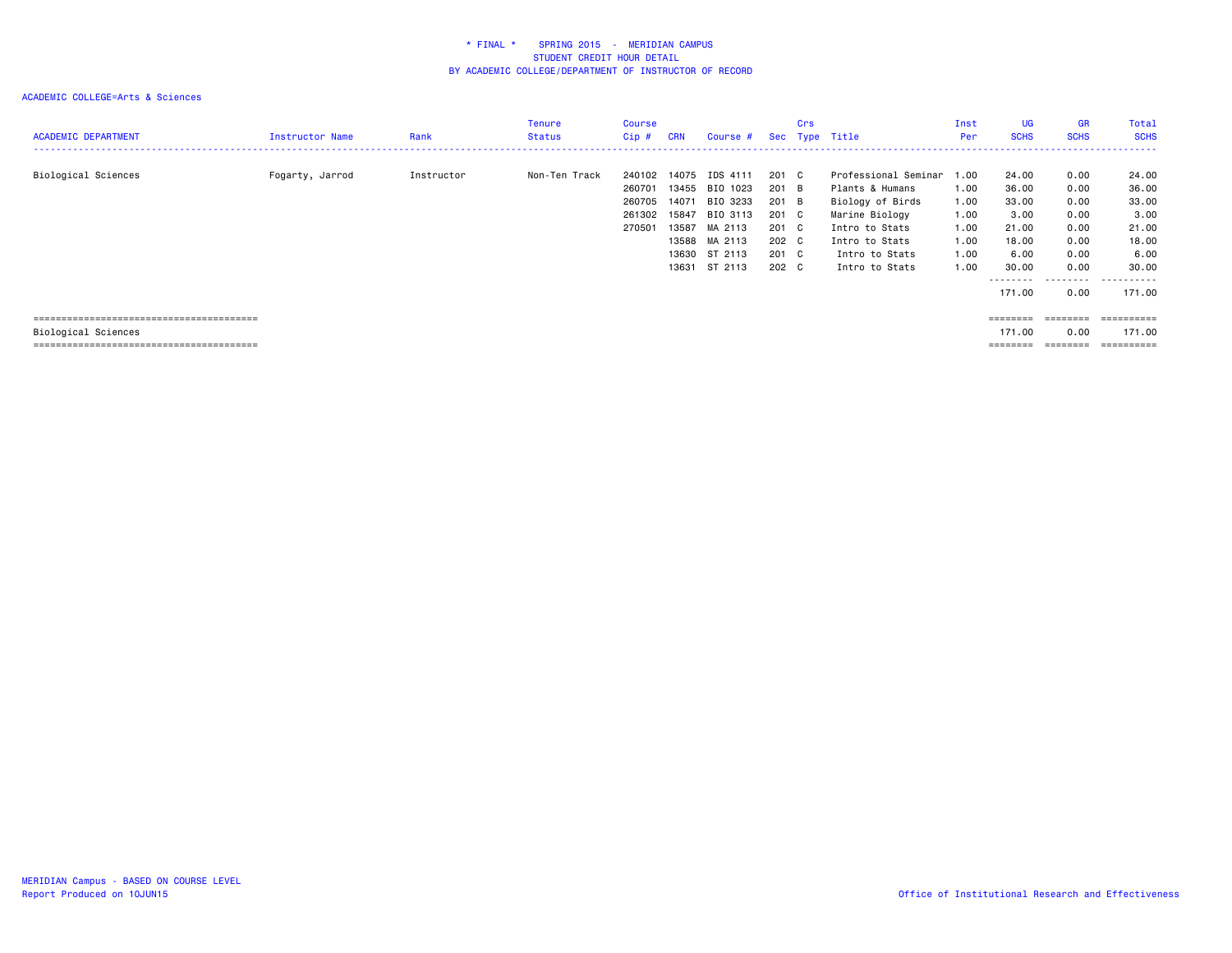## ACADEMIC COLLEGE=Arts & Sciences

| <b>ACADEMIC DEPARTMENT</b>                              | Instructor Name | Rank     | Tenure<br><b>Status</b> | Course<br>$Cip$ # | <b>CRN</b> | Course # Sec Type Title                            |                         | Crs |                                                      | Inst<br>Per  | <b>UG</b><br><b>SCHS</b>                    | <b>GR</b><br><b>SCHS</b>          | Total<br><b>SCHS</b>                |
|---------------------------------------------------------|-----------------|----------|-------------------------|-------------------|------------|----------------------------------------------------|-------------------------|-----|------------------------------------------------------|--------------|---------------------------------------------|-----------------------------------|-------------------------------------|
| Classical & Modern Languages & Literatur Calderon, Beth |                 | Lecturer | Non-Ten Track           | 160905<br>169999  |            | 16168 FLS 1123<br>16226 FLS 1113<br>14084 FLS 2990 | 201 C<br>201 C<br>201 C |     | Spanish II<br>Spanish I<br>Special Topic In FLS 1.00 | 1.00<br>1.00 | 9.00<br>6.00<br>21.00<br>---------<br>36.00 | 0.00<br>0.00<br>0.00<br>.<br>0.00 | 9.00<br>6.00<br>21.00<br>.<br>36.00 |
|                                                         |                 |          |                         |                   |            |                                                    |                         |     |                                                      |              | ========                                    | ________<br>--------              | ----------<br>----------            |
| Classical & Modern Languages & Literatur                |                 |          |                         |                   |            |                                                    |                         |     |                                                      |              | 36.00                                       | 0.00                              | 36.00                               |
|                                                         |                 |          |                         |                   |            |                                                    |                         |     |                                                      |              | ========                                    |                                   |                                     |

MERIDIAN Campus - BASED ON COURSE LEVEL<br>Report Produced on 10JUN15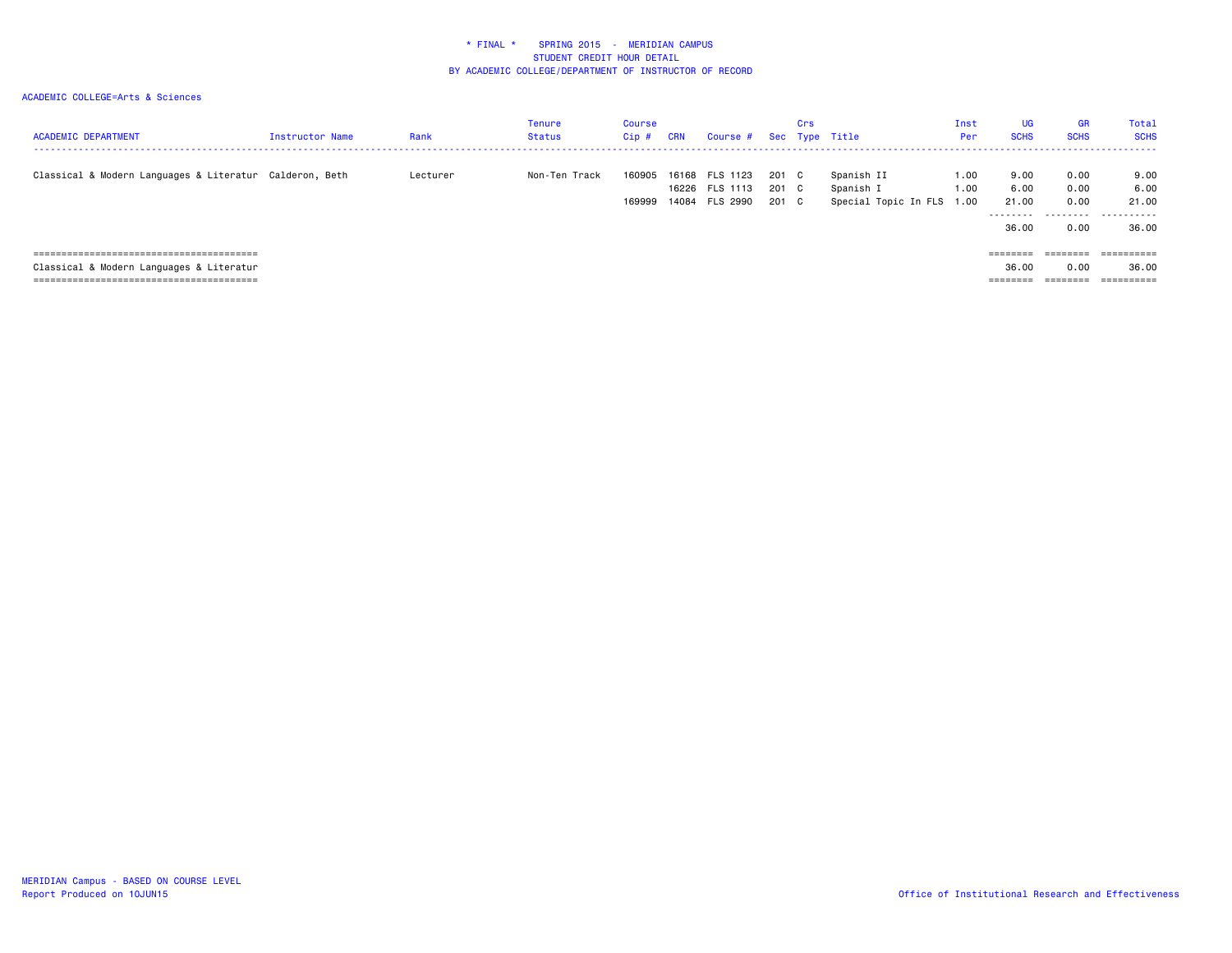## ACADEMIC COLLEGE=Arts & Sciences

| <b>ACADEMIC DEPARTMENT</b> | Instructor Name | Rank     | Tenure<br>Status | Course<br>Cip# | CRN            | Course #      |                | Crs | Sec Type Title                       | Inst<br>Per  | <b>UG</b><br><b>SCHS</b> | <b>GR</b><br><b>SCHS</b> | Total<br><b>SCHS</b> |
|----------------------------|-----------------|----------|------------------|----------------|----------------|---------------|----------------|-----|--------------------------------------|--------------|--------------------------|--------------------------|----------------------|
|                            |                 |          |                  |                |                | CO 3833       |                |     |                                      |              |                          |                          |                      |
| Communication              | Denton, Raymond | Lecturer | Non-Ten Track    | 090101         | 14821<br>15578 | CO 1013       | 201 C<br>201 C |     | Interviewing<br>Intro to Communicati | 1.00<br>1.00 | 45.00<br>3.00            | 0.00<br>0.00             | 45.00<br>3,00        |
|                            |                 |          |                  |                | 16336          | CO 7000       | 201 I          |     | Directed Indiv Study 1.00            |              | 0.00                     | 3.00                     | 3.00                 |
|                            |                 |          |                  | 090401         | 14076          | CO 3313       | 201 C          |     | News Write for Elec                  | 1.00         | 6.00                     | 0.00                     | 6.00                 |
|                            |                 |          |                  |                |                |               |                |     |                                      |              |                          |                          |                      |
|                            |                 |          |                  |                | 14820          | CO 1403       | 201 C          |     | Intro Mass Media                     | 1.00         | 60.00                    | 0.00                     | 60.00                |
|                            |                 |          |                  | 090701         | 14782          | CO 3333       | 201 C          |     | Adv Television Prd                   | 1.00         | 36.00                    | 0.00                     | 36.00                |
|                            |                 |          |                  |                |                | 15942 CO 4433 | 201 C          |     | Television Criticism                 | 1.00         | 3.00                     | 0.00                     | 3.00                 |
|                            |                 |          |                  |                |                |               |                |     |                                      |              |                          |                          | .                    |
|                            |                 |          |                  |                |                |               |                |     |                                      |              | 153.00                   | 3.00                     | 156.00               |
|                            |                 |          |                  |                |                |               |                |     |                                      |              | ========                 | $=$ = = = = = = =        | __________           |
|                            |                 |          |                  |                |                |               |                |     |                                      |              |                          |                          | ----------           |
| Communication              |                 |          |                  |                |                |               |                |     |                                      |              | 153,00                   | 3.00                     | 156,00               |

 $\begin{tabular}{lllllllllllll} \multicolumn{2}{l}{{\color{red}\textbf{}}}\end{tabular} \begin{tabular}{lllllllll} \multicolumn{2}{l}{\color{blue}\textbf{}}\end{tabular} \begin{tabular}{lllllllllllllll} \multicolumn{2}{l}{\color{blue}\textbf{}}\end{tabular} \begin{tabular}{lllllllllllllllllll} \multicolumn{2}{l}{\color{blue}\textbf{}}\end{tabular} \begin{tabular}{lllllllllllllllllllll} \multicolumn{2}{l}{\color{blue}\textbf{}}\end{tabular} \begin{tabular}{llllllllllllllllllllllllllllllllll$ 

======================================== ======== ======== ==========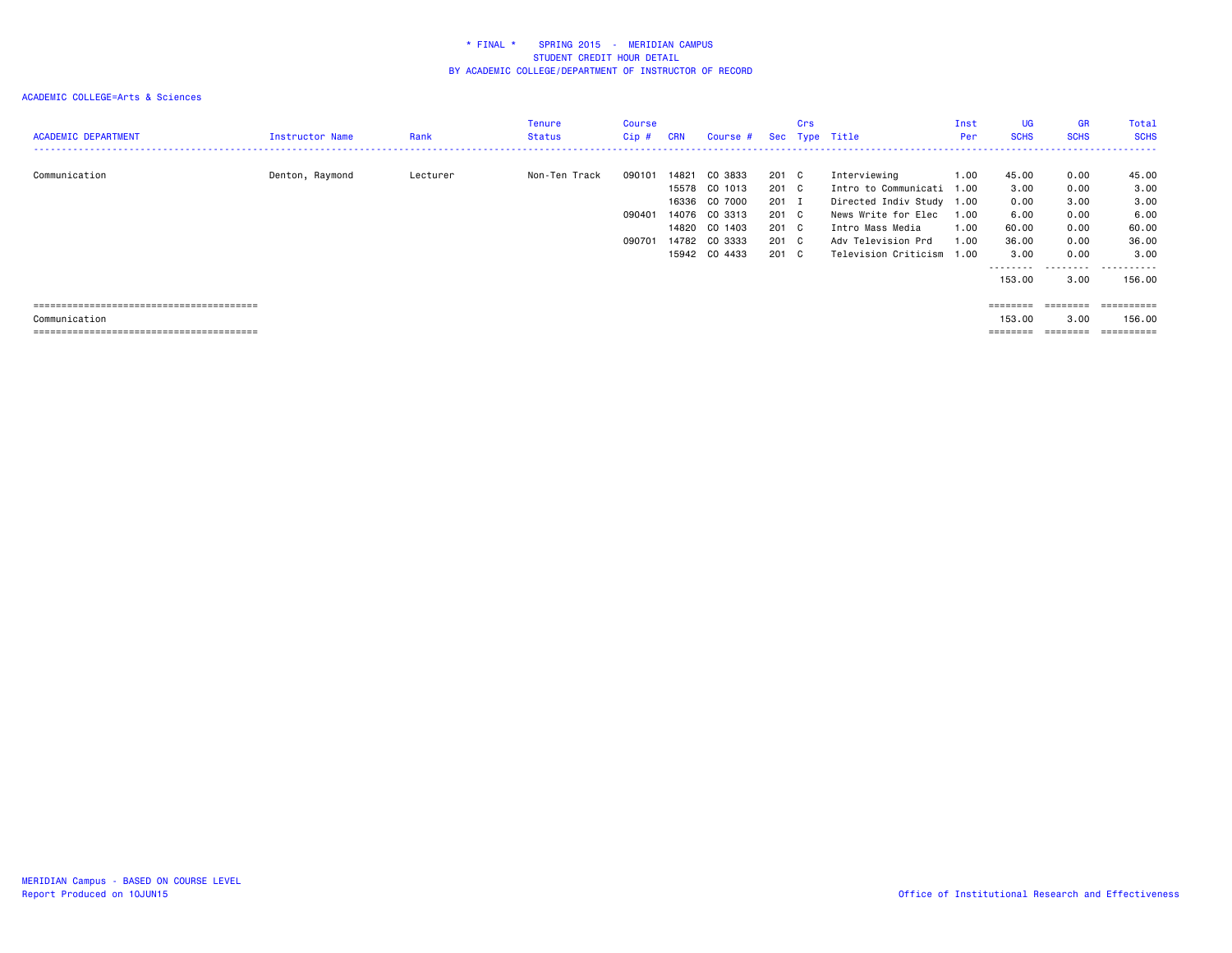| <b>ACADEMIC DEPARTMENT</b> | <b>Instructor Name</b>           | Rank                        | <b>Tenure</b><br><b>Status</b> | <b>Course</b><br>Cip# | <b>CRN</b>     | Course #           |                | Crs | Sec Type Title                                         | Inst<br>Per | <b>UG</b><br><b>SCHS</b> | <b>GR</b><br><b>SCHS</b>        | Total<br><b>SCHS</b> |
|----------------------------|----------------------------------|-----------------------------|--------------------------------|-----------------------|----------------|--------------------|----------------|-----|--------------------------------------------------------|-------------|--------------------------|---------------------------------|----------------------|
| English                    | Brown, Angela                    | Lecturer                    | Non-Ten Track                  | 231401                |                | 13546 EN 2283      | 201 C          |     | World Literature Aft 1.00                              |             | 51.00                    | 0.00                            | 51.00                |
|                            |                                  |                             |                                |                       |                |                    |                |     |                                                        |             | .<br>51.00               | --------<br>0.00                | 51.00                |
|                            | Harmon Threatt, Elizabe Lecturer |                             | Non-Ten Track                  | 231303                |                | 13548 EN 3313      | 202 C          |     | Writing for the Work 1.00                              |             | 81.00                    | 0.00                            | 81.00                |
|                            |                                  |                             |                                |                       |                |                    |                |     |                                                        |             | .<br>81.00               | .<br>0.00                       | 81.00                |
|                            | Kelley, James                    | Associate Professor Tenured |                                | 160102                | 14069          | EN 4413            | 201 C          |     | Hist Of The Eng Lang 1.00                              |             | 39.00                    | 0.00                            | 39.00                |
|                            |                                  |                             |                                | 230101                | 14070<br>13551 | EN 6413<br>EN 4353 | 201 C<br>201 C |     | Hist Of The Eng Lang 1.00<br>Critical Theory Sinc 1.00 |             | 0.00<br>21.00            | 3.00<br>0.00                    | 3.00<br>21.00        |
|                            |                                  |                             |                                | 230701                | 16062          | EN 6833            | 201 C          |     | American Short Story 1.00                              |             | 0.00                     | 6.00                            | 6.00                 |
|                            |                                  |                             |                                | 231301                | 15103          | EN 4111            | 201 C          |     | Portfol & Reflec Wri 1.00                              |             | 2.00                     | 0.00                            | 2.00                 |
|                            |                                  |                             |                                | 231404                | 15104          | EN 4833            | 201 C          |     | American Short Story 1.00                              |             | 24.00                    | 0.00                            | 24.00                |
|                            |                                  |                             |                                | 239999                |                | 13555 EN 6353      | 201 C          |     | Critical Theory Sinc 1.00                              |             | 0.00                     | 6.00                            | 6.00                 |
|                            |                                  |                             |                                |                       |                |                    |                |     |                                                        |             | .<br>86.00               | $\cdots \cdots \cdots$<br>15.00 | .<br>101.00          |
|                            | Slimp, Cynthia                   | Lecturer                    | Non-Ten Track                  | 231303                | 13547          | EN 3313            | 201 C          |     | Writing for the Work 1.00                              |             | 33.00                    | 0.00                            | 33.00                |
|                            |                                  |                             |                                | 231401                |                | 13545 EN 2203      | 201 C          |     | Intro To Literature                                    | 1.00        | 24.00                    | 0.00<br>.                       | 24.00                |
|                            |                                  |                             |                                |                       |                |                    |                |     |                                                        |             | 57.00                    | 0.00                            | 57.00                |
|                            |                                  |                             |                                |                       |                |                    |                |     |                                                        |             | ========                 | ========                        | ==========           |
| English                    |                                  |                             |                                |                       |                |                    |                |     |                                                        |             | 275.00                   | 15.00                           | 290.00               |
|                            |                                  |                             |                                |                       |                |                    |                |     |                                                        |             | ========                 | ========                        | ==========           |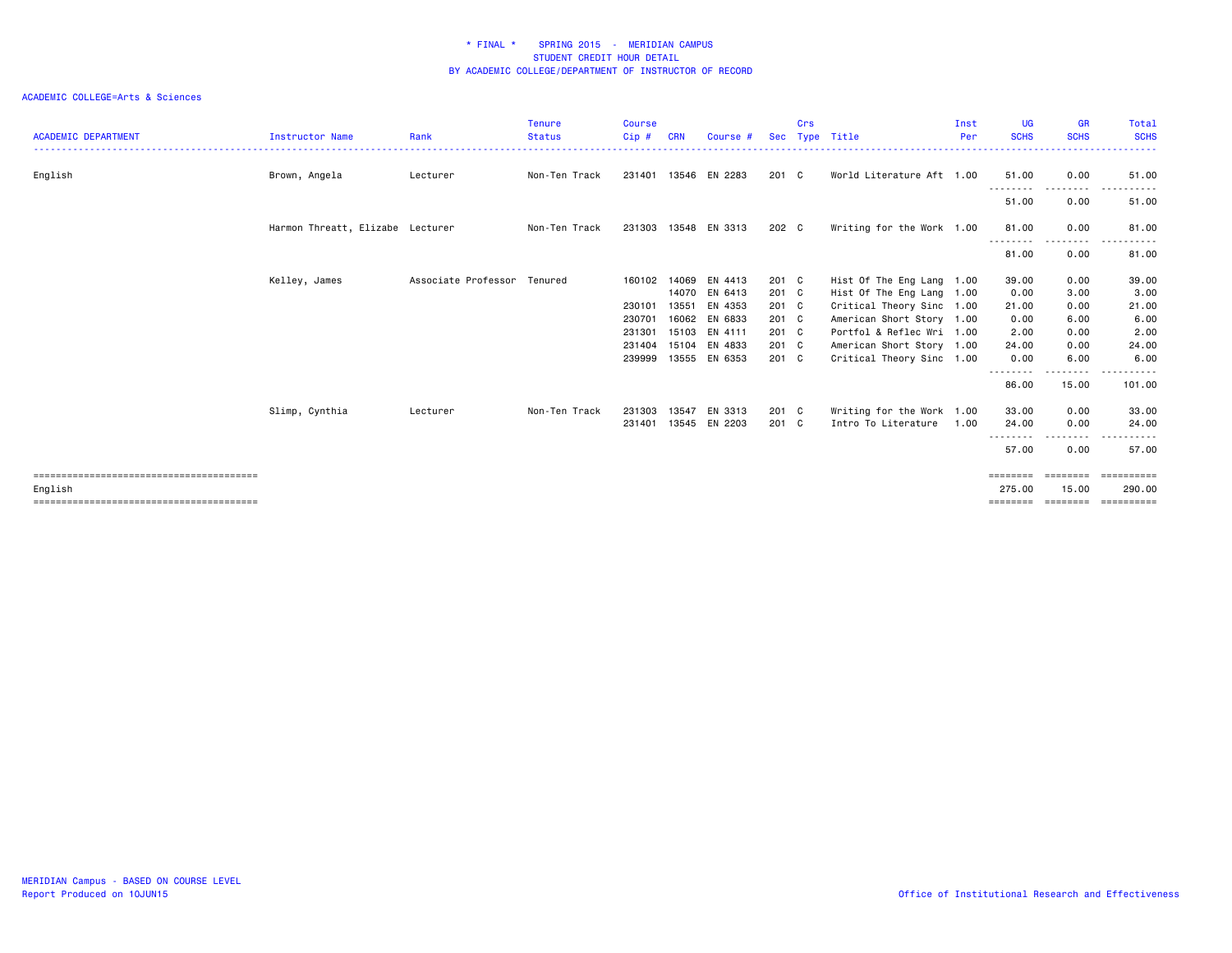| <b>ACADEMIC DEPARTMENT</b> | Instructor Name | Rank     | Tenure<br><b>Status</b> | <b>Course</b><br>Cip# | <b>CRN</b> | Course # Sec Type Title         |                | Crs |                                           | Inst<br>Per  | <b>UG</b><br><b>SCHS</b>    | <b>GR</b><br><b>SCHS</b> | Total<br><b>SCHS</b>                 |
|----------------------------|-----------------|----------|-------------------------|-----------------------|------------|---------------------------------|----------------|-----|-------------------------------------------|--------------|-----------------------------|--------------------------|--------------------------------------|
| Geosciences                | Elliott, Jack   | Lecturer | Not Applicable          | 380201<br>450701      |            | 13625 REL 3213<br>14086 GR 2013 | 201 C<br>201 C |     | World Religions I<br>Cultural Geography   | 1.00<br>1.00 | 45.00<br>27.00              | 0.00<br>0.00             | 45.00<br>27.00                       |
|                            |                 |          |                         |                       |            |                                 |                |     |                                           |              | 72.00                       | ---------<br>0.00        | ------<br>$ -$<br>72.00              |
|                            | Weeks, Brittany | Lecturer | Non-Ten Track           | 400601                | 13564      | GG 1111<br>13565 GG 1113        | 201 L<br>201 C |     | Earth Science I Lab<br>Survey Earth Sci I | 1.00<br>1.00 | 16.00<br>75.00<br>--------- | 0.00<br>0.00<br>.        | 16.00<br>75.00<br>-------<br>$- - -$ |
|                            |                 |          |                         |                       |            |                                 |                |     |                                           |              | 91.00                       | 0.00                     | 91.00                                |
|                            |                 |          |                         |                       |            |                                 |                |     |                                           |              | ========                    | ---------                | ==========                           |
| Geosciences                |                 |          |                         |                       |            |                                 |                |     |                                           |              | 163.00                      | 0.00<br>========         | 163.00<br>==========                 |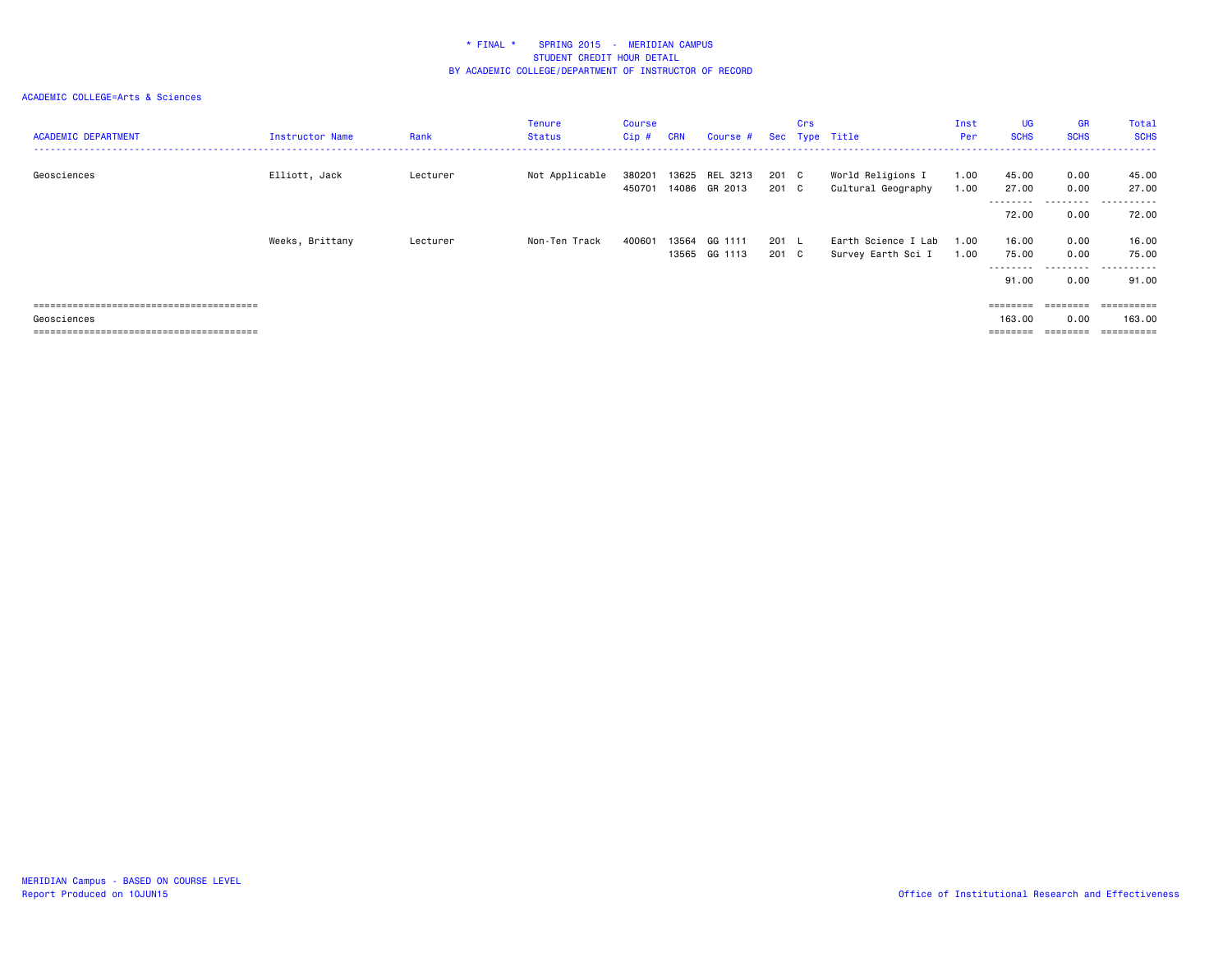| <b>ACADEMIC DEPARTMENT</b> | <b>Instructor Name</b> | Rank                        | <b>Tenure</b><br><b>Status</b> | <b>Course</b><br>Cip# | <b>CRN</b>     | Course #                 |                | Crs | Sec Type Title                            | Inst<br>Per  | <b>UG</b><br><b>SCHS</b> | <b>GR</b><br><b>SCHS</b>   | Total<br><b>SCHS</b>             |
|----------------------------|------------------------|-----------------------------|--------------------------------|-----------------------|----------------|--------------------------|----------------|-----|-------------------------------------------|--------------|--------------------------|----------------------------|----------------------------------|
| History                    | Bates, Toby            | Associate Professor Tenured |                                | 450801                | 14067          | HI 6153<br>14080 HI 6143 | 201 C<br>201 C |     | U S Hist 1877-1917<br>Revolutionary Amer  | 1.00<br>1.00 | 0.00<br>0.00             | 3.00<br>6.00               | 3.00<br>6.00                     |
|                            |                        |                             |                                | 540102                | 14781<br>14066 | HI 6133<br>HI 4153       | 201 C<br>201 C |     | Civil War 1850-1877<br>U S Hist 1877-1917 | 1.00<br>1.00 | 0.00<br>39.00            | 9.00<br>0.00               | 9.00<br>39.00                    |
|                            |                        |                             |                                |                       | 14780          | 14079 HI 4143<br>HI 4133 | 201 C<br>201 C |     | Revolutionary Amer<br>Civil War 1850-1877 | 1.00<br>1.00 | 66.00<br>48.00           | 0.00<br>0.00               | 66.00<br>48.00                   |
|                            |                        |                             |                                |                       |                |                          |                |     |                                           |              | --------<br>153.00       | ---------<br>18.00         | ------<br>171.00                 |
|                            | Messer, Peter          | Associate Professor Tenured |                                | 540101                |                | 13574 HI 3903            | 201 C          |     | Hist & Hist Meth                          | 1.00         | 6.00<br>--------         | 0.00<br>----               | 6.00<br>$\cdots$<br>. <u>.</u> . |
|                            |                        |                             |                                |                       |                |                          |                |     |                                           |              | 6.00                     | 0.00                       | 6.00                             |
|                            | Mitchell, Dennis       | Professor                   | Tenured                        | 050106                |                | 14072 HI 3783            | 201 C          |     | Modern European Impe 1.00                 |              | 51.00<br>--------        | 0.00<br>$- - - -$          | 51.00                            |
|                            |                        |                             |                                |                       |                |                          |                |     |                                           |              | 51.00<br>========        | 0.00                       | 51.00<br>==========              |
| History                    |                        |                             |                                |                       |                |                          |                |     |                                           |              | 210.00<br>========       | 18,00<br>$=$ = = = = = = = | 228.00<br>==========             |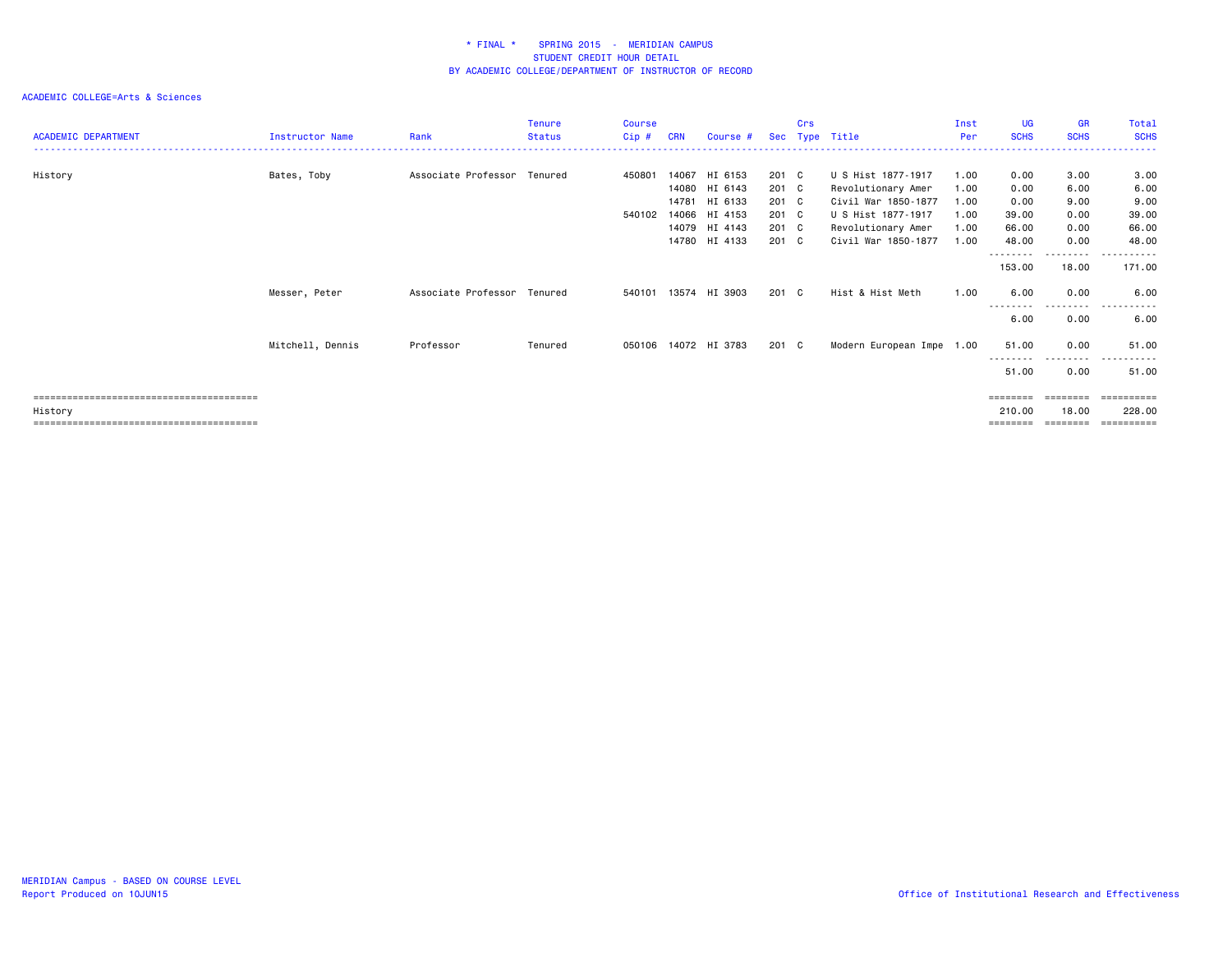| <b>ACADEMIC DEPARTMENT</b> | Instructor Name | Rank                          | Tenure<br>Status | Course<br>Cip#   | <b>CRN</b>              | Course #                       |                         | Crs | Sec Type Title                                                     | Inst<br>Per          | <b>UG</b><br><b>SCHS</b>                                                | <b>GR</b><br><b>SCHS</b>  | Total<br><b>SCHS</b>        |
|----------------------------|-----------------|-------------------------------|------------------|------------------|-------------------------|--------------------------------|-------------------------|-----|--------------------------------------------------------------------|----------------------|-------------------------------------------------------------------------|---------------------------|-----------------------------|
| Mathematics & Statistics   | Ge, Lin         | Assistant Professor Ten Track |                  | 270101<br>521302 | 13586<br>14074<br>13462 | MA 1613<br>MA 1433<br>BQA 3123 | 201 C<br>201 C<br>201 C |     | Cal Bus & Life Sc I<br>Informal Geom & Meas<br>Bus Stat Methods II | 1.00<br>1.00<br>1.00 | 12.00<br>9.00<br>60.00<br>---------                                     | 0.00<br>0.00<br>0.00<br>. | 12.00<br>9.00<br>60.00<br>. |
|                            |                 |                               |                  |                  |                         |                                |                         |     |                                                                    |                      | 81.00                                                                   | 0.00                      | 81.00                       |
|                            |                 |                               |                  |                  |                         |                                |                         |     |                                                                    |                      | ========                                                                | ========                  | ==========                  |
| Mathematics & Statistics   |                 |                               |                  |                  |                         |                                |                         |     |                                                                    |                      | 81.00                                                                   | 0.00                      | 81.00                       |
|                            |                 |                               |                  |                  |                         |                                |                         |     |                                                                    |                      | $\qquad \qquad \equiv \equiv \equiv \equiv \equiv \equiv \equiv \equiv$ | ________<br>--------      |                             |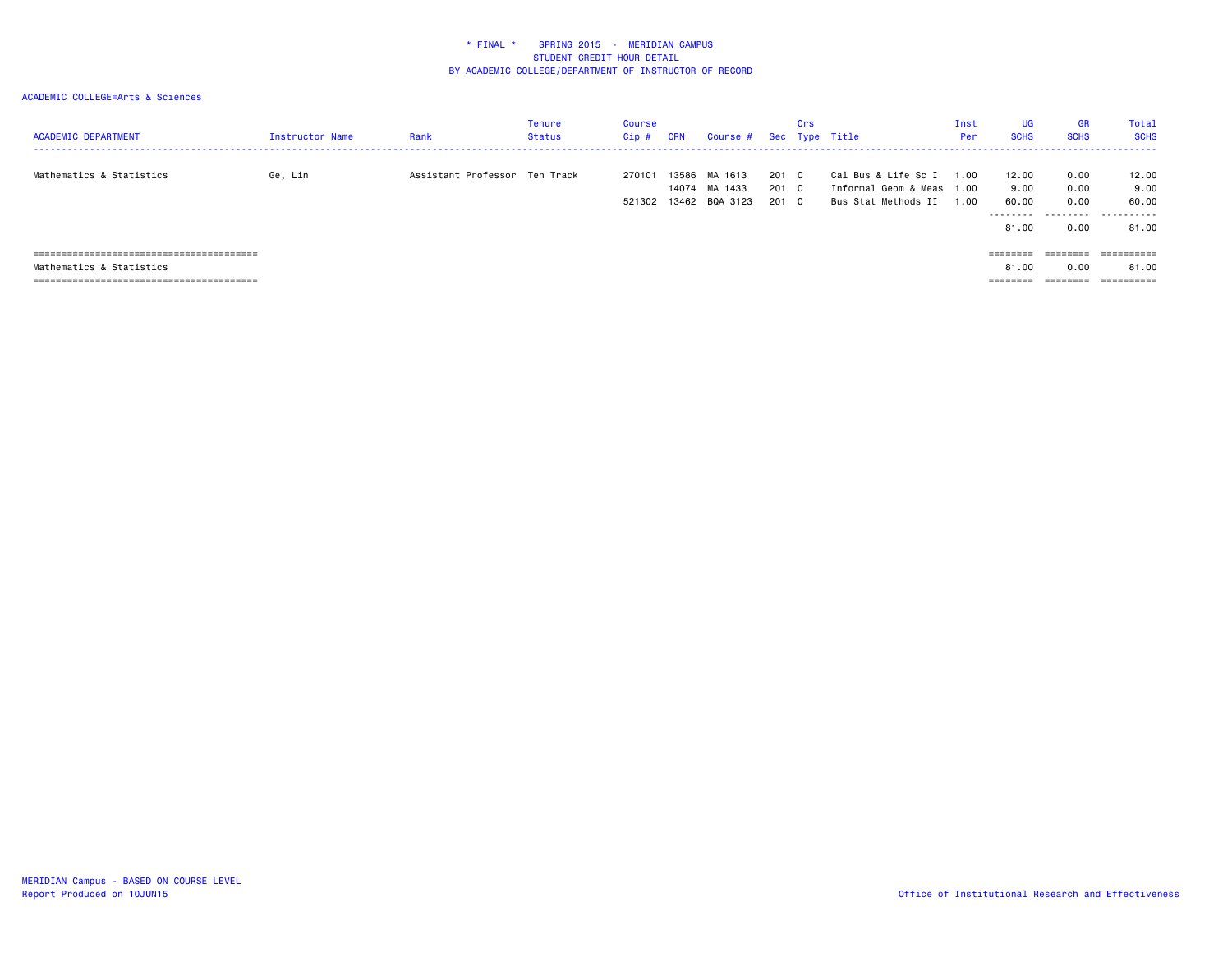| <b>ACADEMIC DEPARTMENT</b> | <b>Instructor Name</b> | Rank       | Tenure<br><b>Status</b> | Course<br>Cip# | <b>CRN</b> | Course #                   |                | Crs | Sec Type Title                     | Inst<br>Per  | <b>UG</b><br><b>SCHS</b>                  | <b>GR</b><br><b>SCHS</b>              | Total<br><b>SCHS</b><br>------- |
|----------------------------|------------------------|------------|-------------------------|----------------|------------|----------------------------|----------------|-----|------------------------------------|--------------|-------------------------------------------|---------------------------------------|---------------------------------|
| Philosophy & Religion      | Johnson, Gregory       | Instructor | Non-Ten Track           | 380103         | 13603      | PHI 3013<br>14068 PHI 1123 | 201 C<br>201 C |     | Business Ethics<br>Intro To Ethics | 1.00<br>1.00 | 48.00<br>30.00<br>---------<br>78.00      | 0.00<br>0.00<br>.<br>0.00             | 48.00<br>30.00<br>.<br>78.00    |
| Philosophy & Religion      |                        |            |                         |                |            |                            |                |     |                                    |              | ========<br>78.00<br>--------<br>-------- | $=$ = = = = = = =<br>0.00<br>======== | =========<br>78.00              |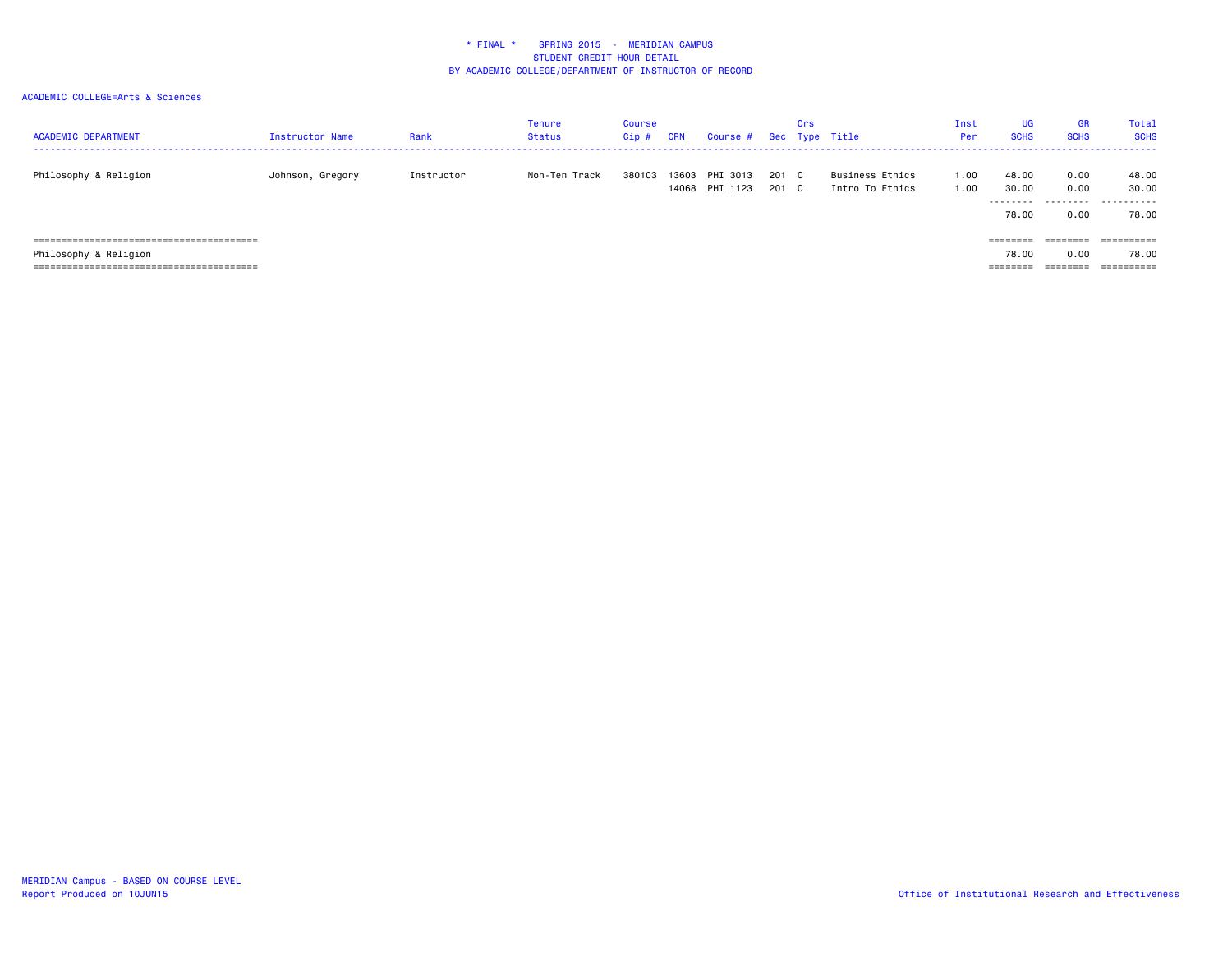| <b>ACADEMIC DEPARTMENT</b>                           | Instructor Name | Rank     | <b>Tenure</b><br>Status | Course<br>Cip# | <b>CRN</b> | Course # Sec Type Title |       | Crs |                 | Inst<br>Per | UG<br><b>SCHS</b>  | <b>GR</b><br><b>SCHS</b> | <b>Total</b><br><b>SCHS</b> |
|------------------------------------------------------|-----------------|----------|-------------------------|----------------|------------|-------------------------|-------|-----|-----------------|-------------|--------------------|--------------------------|-----------------------------|
| Political Science & Public Administratio Nealy, Lisa |                 | Lecturer | Non-Ten Track           | 451001         |            | 14089 PS 3073           | 201 C |     | Civil Liberties | 1.00        | 21.00              | 0.00                     | 21.00<br>                   |
|                                                      |                 |          |                         |                |            |                         |       |     |                 |             | ---------<br>21,00 | 0.00                     | 21.00                       |
| ;==================================                  |                 |          |                         |                |            |                         |       |     |                 |             | ========           |                          |                             |
| Political Science & Public Administratio             |                 |          |                         |                |            |                         |       |     |                 |             | 21,00              | 0.00                     | 21.00                       |
|                                                      |                 |          |                         |                |            |                         |       |     |                 |             | --------           | _______<br>--------      | -----------                 |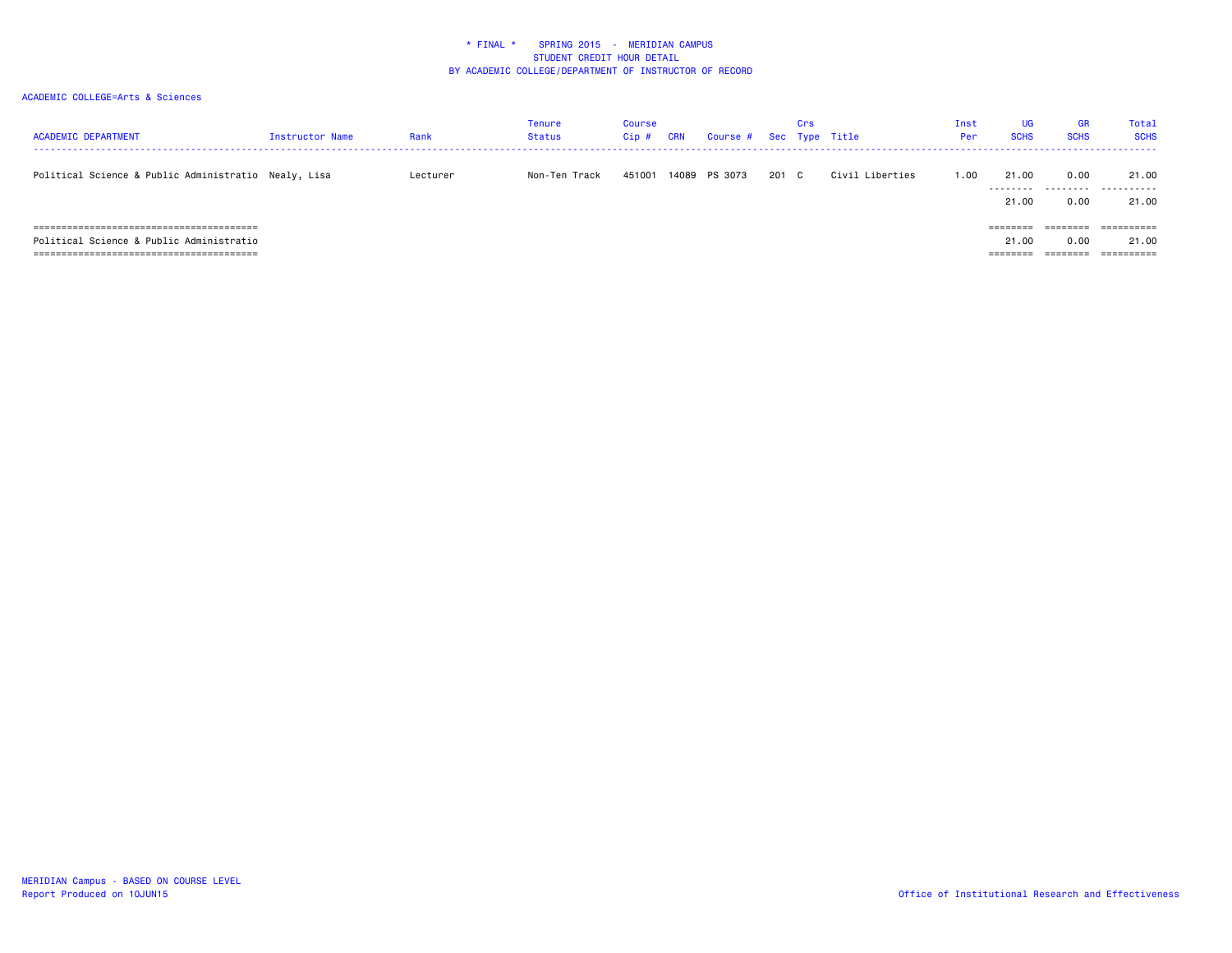|                            |                        |                               | <b>Tenure</b> | <b>Course</b> |            |                       |            | Crs |                           | Inst | <b>UG</b>               | <b>GR</b>                                                                                                                         | Total                          |
|----------------------------|------------------------|-------------------------------|---------------|---------------|------------|-----------------------|------------|-----|---------------------------|------|-------------------------|-----------------------------------------------------------------------------------------------------------------------------------|--------------------------------|
| <b>ACADEMIC DEPARTMENT</b> | <b>Instructor Name</b> | Rank                          | <b>Status</b> | Cip#          | <b>CRN</b> | Course #              | <b>Sec</b> |     | Type Title                | Per  | <b>SCHS</b>             | <b>SCHS</b><br>.                                                                                                                  | <b>SCHS</b>                    |
| Psychology                 | Cooper, Stephanie      | Lecturer                      | Non-Ten Track | 420101        | 16356      | PSY 7000              | 202 I      |     | Directed Indiv Study 1.00 |      | 0.00                    | 3.00                                                                                                                              | 3.00                           |
|                            |                        |                               |               | 422705        | 13613      | PSY 4203              | 201 C      |     | Theories Of Pers          | 1.00 | 57.00                   | 0.00                                                                                                                              | 57.00                          |
|                            |                        |                               |               | 440401        |            | 13608 PSY 3073        | 201 C      |     | Psy Interper Relat        | 1.00 | 39.00<br><u>.</u>       | 0.00<br>.                                                                                                                         | 39.00                          |
|                            |                        |                               |               |               |            |                       |            |     |                           |      | 96.00                   | 3.00                                                                                                                              | 99.00                          |
|                            | Gier, Vicki            | Associate Professor Tenured   |               | 420101        |            | 15612 PSY 7000        | 201 I      |     | Directed Indiv Study 1.00 |      | 0.00                    | 3.00                                                                                                                              | 3.00                           |
|                            |                        |                               |               |               |            | 15613 PSY 4000        | 201 I      |     | Directed Indiv Study 1.00 |      | 3.00<br><u>.</u>        | 0.00                                                                                                                              | 3.00                           |
|                            |                        |                               |               |               |            |                       |            |     |                           |      | 3.00                    | 3.00                                                                                                                              | 6.00                           |
|                            | Marlow, Alisha         | Lecturer                      | Non-Ten Track |               |            | 421801 14779 PSY 3343 | 201 C      |     | Psych Of Learning         | 1.00 | 30.00<br>.              | 0.00<br>$\frac{1}{2} \left( \frac{1}{2} \right) \left( \frac{1}{2} \right) \left( \frac{1}{2} \right) \left( \frac{1}{2} \right)$ | 30.00                          |
|                            |                        |                               |               |               |            |                       |            |     |                           |      | 30.00                   | 0.00                                                                                                                              | 30.00                          |
|                            | Shumate, James         | Lecturer                      | Non-Ten Track | 420101        | 13616      | PSY 4726              | 201 E      |     | Internship In Psy I       | 1.00 | 12.00                   | 0.00                                                                                                                              | 12.00                          |
|                            |                        |                               |               |               | 14081      | PSY 3023              | 201 C      |     | Applied Psychology        | 1.00 | 24.00                   | 0.00                                                                                                                              | 24.00                          |
|                            |                        |                               |               | 421601        | 14088      | PSY 6353              | 201 C      |     | Psychology and the 1 1.00 |      | 0.00                    | 6.00                                                                                                                              | 6.00                           |
|                            |                        |                               |               | 422707        | 14087      | PSY 4353              | 201 C      |     | Psychology and the L 1.00 |      | 48.00                   | 0.00                                                                                                                              | 48.00                          |
|                            |                        |                               |               | 422801        |            | 13488 COE 8633        | 201 C      |     | Psychosocial Rehab        | 1.00 | 0.00<br>- - - - - - - - | 33.00<br>- - - - - -                                                                                                              | 33.00<br>-----                 |
|                            |                        |                               |               |               |            |                       |            |     |                           |      | 84.00                   | 39.00                                                                                                                             | 123.00                         |
|                            | Wilson, Rodney         | Assistant Professor Ten Track |               | 420101        | 13607      | PSY 1021              | 201 C      |     | Career in Psychology      | 1.00 | 22.00                   | 0.00                                                                                                                              | 22.00                          |
|                            |                        |                               |               |               | 13609      | PSY 3213              | 201 C      |     | Psych Of Ab Behavior 1.00 |      | 51.00                   | 0.00                                                                                                                              | 51.00                          |
|                            |                        |                               |               |               | 13618      | PSY 6403              | 201 C      |     | Biological Psycholog 1.00 |      | 0.00                    | 6.00                                                                                                                              | 6.00                           |
|                            |                        |                               |               | 422704        | 13610      | PSY 3314              | 201 B      |     | Experimental Psych        | 1.00 | 56.00                   | 0.00                                                                                                                              | 56.00                          |
|                            |                        |                               |               | 422706        | 13614      | PSY 4403              | 201 C      |     | Biological Psycholog 1.00 |      | 60.00                   | 0.00                                                                                                                              | 60.00                          |
|                            |                        |                               |               | 429999        | 14077      | PSY 4990              | 201 C      |     | Special Topic In PSY 1.00 |      | 39.00                   | 0.00                                                                                                                              | 39.00                          |
|                            |                        |                               |               |               |            | 14078 PSY 6990        | 201 C      |     | Special Topic In PSY 1.00 |      | 0.00<br>. <b>.</b>      | 6.00                                                                                                                              | 6.00                           |
|                            |                        |                               |               |               |            |                       |            |     |                           |      | 228.00                  | 12.00                                                                                                                             | 240.00                         |
|                            |                        |                               |               |               |            |                       |            |     |                           |      | ========<br>441.00      | ========<br>57.00                                                                                                                 | ==========<br>498.00           |
| Psychology                 |                        |                               |               |               |            |                       |            |     |                           |      |                         |                                                                                                                                   | ========= ========= ========== |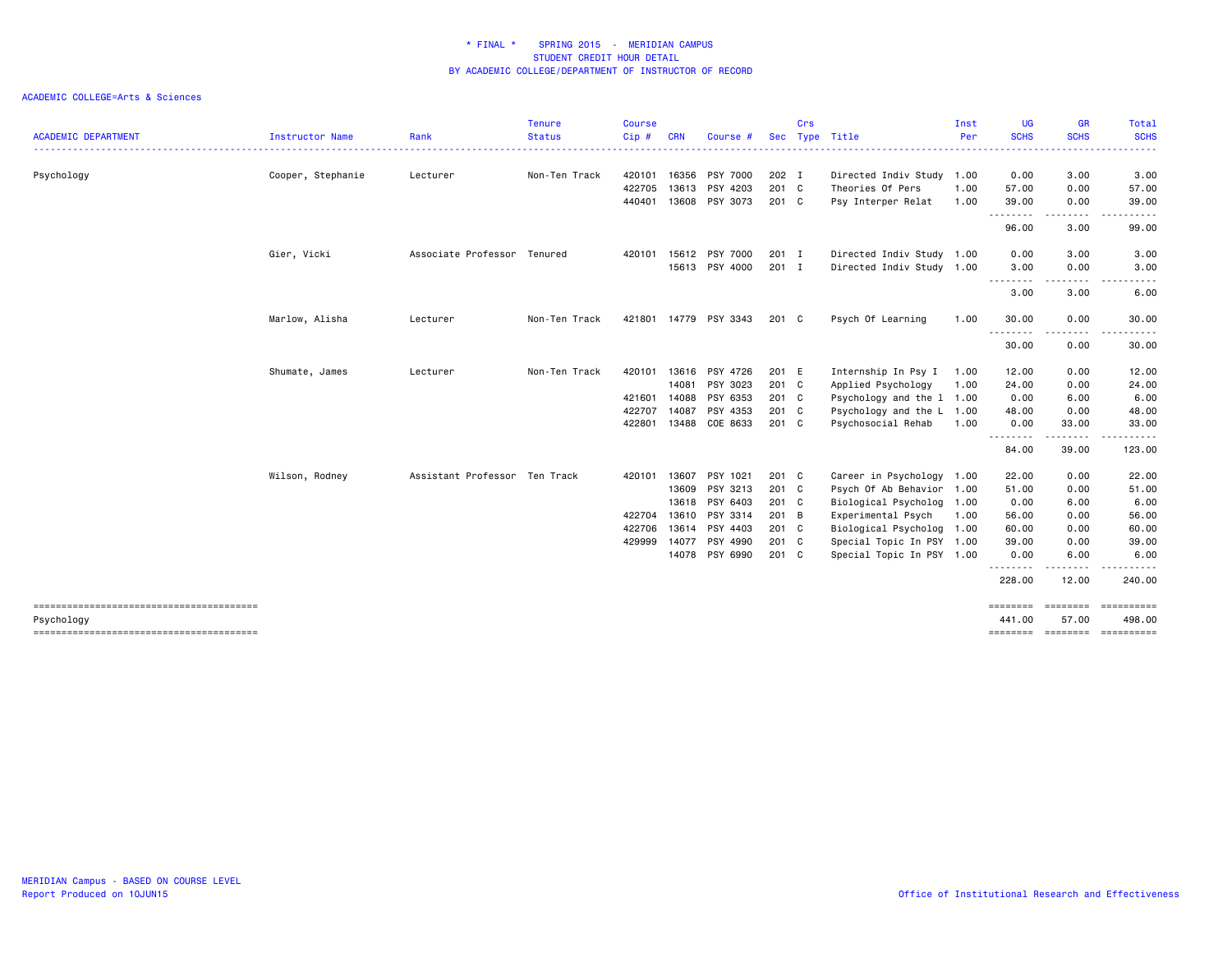|                            |                  |                                   | <b>Tenure</b> | <b>Course</b> |            |               |            | Crs |                           | Inst | <b>UG</b>            | <b>GR</b>                                                                                                                         | Total                                                                                                                                    |
|----------------------------|------------------|-----------------------------------|---------------|---------------|------------|---------------|------------|-----|---------------------------|------|----------------------|-----------------------------------------------------------------------------------------------------------------------------------|------------------------------------------------------------------------------------------------------------------------------------------|
| <b>ACADEMIC DEPARTMENT</b> | Instructor Name  | Rank                              | <b>Status</b> | Cip#          | <b>CRN</b> | Course #      | <b>Sec</b> |     | Type Title                | Per  | <b>SCHS</b>          | <b>SCHS</b>                                                                                                                       | <b>SCHS</b><br>$\frac{1}{2} \left( \frac{1}{2} \right) \left( \frac{1}{2} \right) \left( \frac{1}{2} \right) \left( \frac{1}{2} \right)$ |
| Sociology                  | Carr, Rhonda     | Assistant Professor Non-Ten Track |               | 440701        |            | 13632 SW 2323 | 201 C      |     | Social Welfare Polic 1.00 |      | 111.00               | 0.00                                                                                                                              | 111.00                                                                                                                                   |
|                            |                  |                                   |               |               | 13637      | SW 4613       | 201 C      |     | Child Welf Services       | 1.00 | 99.00                | 0.00                                                                                                                              | 99.00                                                                                                                                    |
|                            |                  |                                   |               |               | 14073      | SW 4643       | 201 C      |     | S W Services in Scho 1.00 |      | 42.00                | 0.00                                                                                                                              | 42.00                                                                                                                                    |
|                            |                  |                                   |               |               |            | 16213 SW 4000 | 201 I      |     | Directed Indiv Study 1.00 |      | 3.00<br>.            | 0.00<br>.                                                                                                                         | 3.00<br>. <b>.</b>                                                                                                                       |
|                            |                  |                                   |               |               |            |               |            |     |                           |      | 255.00               | 0.00                                                                                                                              | 255.00                                                                                                                                   |
|                            | Cook, Amanda     | Lecturer                          | Non-Ten Track | 450401        | 13500      | CRM 2003      | 201 C      |     | Crime Justice Inequa 1.00 |      | 54.00                | 0.00                                                                                                                              | 54.00                                                                                                                                    |
|                            |                  |                                   |               |               | 13506      | CRM 4803      | 201 C      |     | Senior Sem in Crimin 1.00 |      | 30.00                | 0.00                                                                                                                              | 30.00                                                                                                                                    |
|                            |                  |                                   |               |               | 14083      | CRM 3103      | 201 C      |     | Contemp Issues in CJ 1.00 |      | 63.00                | 0.00                                                                                                                              | 63.00                                                                                                                                    |
|                            |                  |                                   |               |               | 14085      | CRM 1003      | 201 C      |     | Crime & Justice in A 1.00 |      | 39.00                | 0.00                                                                                                                              | 39.00                                                                                                                                    |
|                            |                  |                                   |               |               | 14984      | CRM 4233      | 201 C      |     | Juvenile Delinquency 1.00 |      | 3.00<br>.            | 0.00<br>$\frac{1}{2} \left( \frac{1}{2} \right) \left( \frac{1}{2} \right) \left( \frac{1}{2} \right) \left( \frac{1}{2} \right)$ | 3.00                                                                                                                                     |
|                            |                  |                                   |               |               |            |               |            |     |                           |      | 189.00               | 0.00                                                                                                                              | 189.00                                                                                                                                   |
|                            | Hopson, Latanya  | Lecturer                          | Non-Ten Track | 440701        |            | 13640 SW 4926 | 201 E      |     | Sw Fld Prac/Sem II        | 1.00 | 132.00               | 0.00                                                                                                                              | 132.00                                                                                                                                   |
|                            |                  |                                   |               |               |            |               |            |     |                           |      | .<br>132.00          | $\cdots$<br>0.00                                                                                                                  | .<br>132.00                                                                                                                              |
|                            | Savage, Angela   | Instructor                        | Non-Ten Track | 440701        | 13636      | SW 3513       | 201 C      |     | Social Work Pract I       | 1.00 | 105.00               | 0.00                                                                                                                              | 105.00                                                                                                                                   |
|                            |                  |                                   |               |               |            | 13639 SW 4916 | 201 E      |     | Sw Fld Prac/Sem I         | 1.00 | 132.00               | 0.00<br>$\frac{1}{2}$                                                                                                             | 132.00<br>.                                                                                                                              |
|                            |                  |                                   |               |               |            |               |            |     |                           |      | .<br>237.00          | 0.00                                                                                                                              | 237.00                                                                                                                                   |
|                            | Swindell, Marian | Associate Professor Tenured       |               | 440701        | 13633      | SW 3023       | 201 C      |     | Hum Beh Soc Envir II 1.00 |      | 111.00               | 0.00                                                                                                                              | 111.00                                                                                                                                   |
|                            |                  |                                   |               |               | 13634      | SW 3213       | 201 C      |     | Research Meth in SW       | 1.00 | 33.00                | 0.00                                                                                                                              | 33.00                                                                                                                                    |
|                            |                  |                                   |               |               | 13635      | SW 3213       | 202 C      |     | Research Meth in SW       | 1.00 | 33.00                | 0.00                                                                                                                              | 33.00                                                                                                                                    |
|                            |                  |                                   |               |               | 13638      | SW 4623       | 201 C      |     | Sw With The Aged          | 1.00 | 30.00                | 0.00                                                                                                                              | 30.00                                                                                                                                    |
|                            |                  |                                   |               | 451101        | 13626      | SO 3213       | 201 C      |     | Intr To Social Res        | 1.00 | 21.00                | 0.00                                                                                                                              | 21.00                                                                                                                                    |
|                            |                  |                                   |               |               |            | 13627 SO 3213 | 202 C      |     | Intr To Social Res        | 1.00 | 9.00<br>. <b>.</b> . | 0.00                                                                                                                              | 9.00                                                                                                                                     |
|                            |                  |                                   |               |               |            |               |            |     |                           |      | 237.00               | 0.00                                                                                                                              | 237.00                                                                                                                                   |
| Sociology                  |                  |                                   |               |               |            |               |            |     |                           |      | ========<br>1050.00  | ========<br>0.00                                                                                                                  | ==========<br>1050.00                                                                                                                    |
|                            |                  |                                   |               |               |            |               |            |     |                           |      |                      |                                                                                                                                   | ==============================                                                                                                           |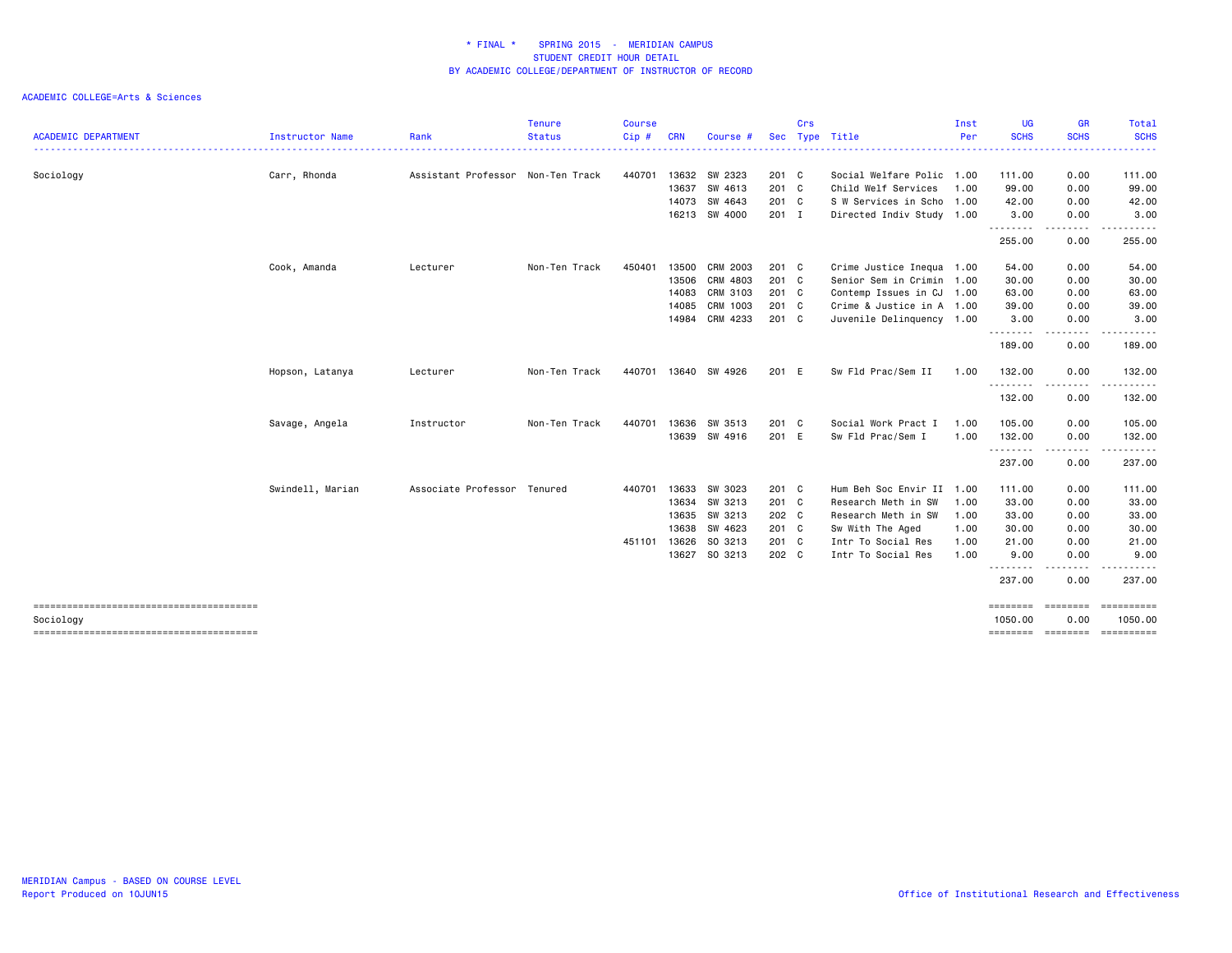| <b>ACADEMIC DEPARTMENT</b> | <b>Instructor Name</b> | Rank                          | Tenure<br>Status | Course<br>Cip# | <b>CRN</b> | Course #                   |              | Crs | Sec Type Title                                 | Inst<br>Per | <b>UG</b><br><b>SCHS</b>             | <b>GR</b><br><b>SCHS</b>  | Total<br><b>SCHS</b>         |
|----------------------------|------------------------|-------------------------------|------------------|----------------|------------|----------------------------|--------------|-----|------------------------------------------------|-------------|--------------------------------------|---------------------------|------------------------------|
| Finance & Economics        | Spurlin, William       | Assistant Professor Ten Track |                  | 520801         | 13561      | FIN 3113<br>13562 FIN 3123 | 201 C<br>201 | C . | Financial Systems<br>Financial Management 1.00 | 1.00        | 54.00<br>36.00<br>---------<br>90.00 | 0.00<br>0.00<br>.<br>0.00 | 54.00<br>36.00<br>.<br>90.00 |
|                            |                        |                               |                  |                |            |                            |              |     |                                                |             | ========                             | $=$ = = = = = = =         |                              |
| Finance & Economics        |                        |                               |                  |                |            |                            |              |     |                                                |             | 90.00                                | 0.00                      | 90.00                        |
|                            |                        |                               |                  |                |            |                            |              |     |                                                |             | ________<br>--------                 | --------<br>--------      | ----------<br>----------     |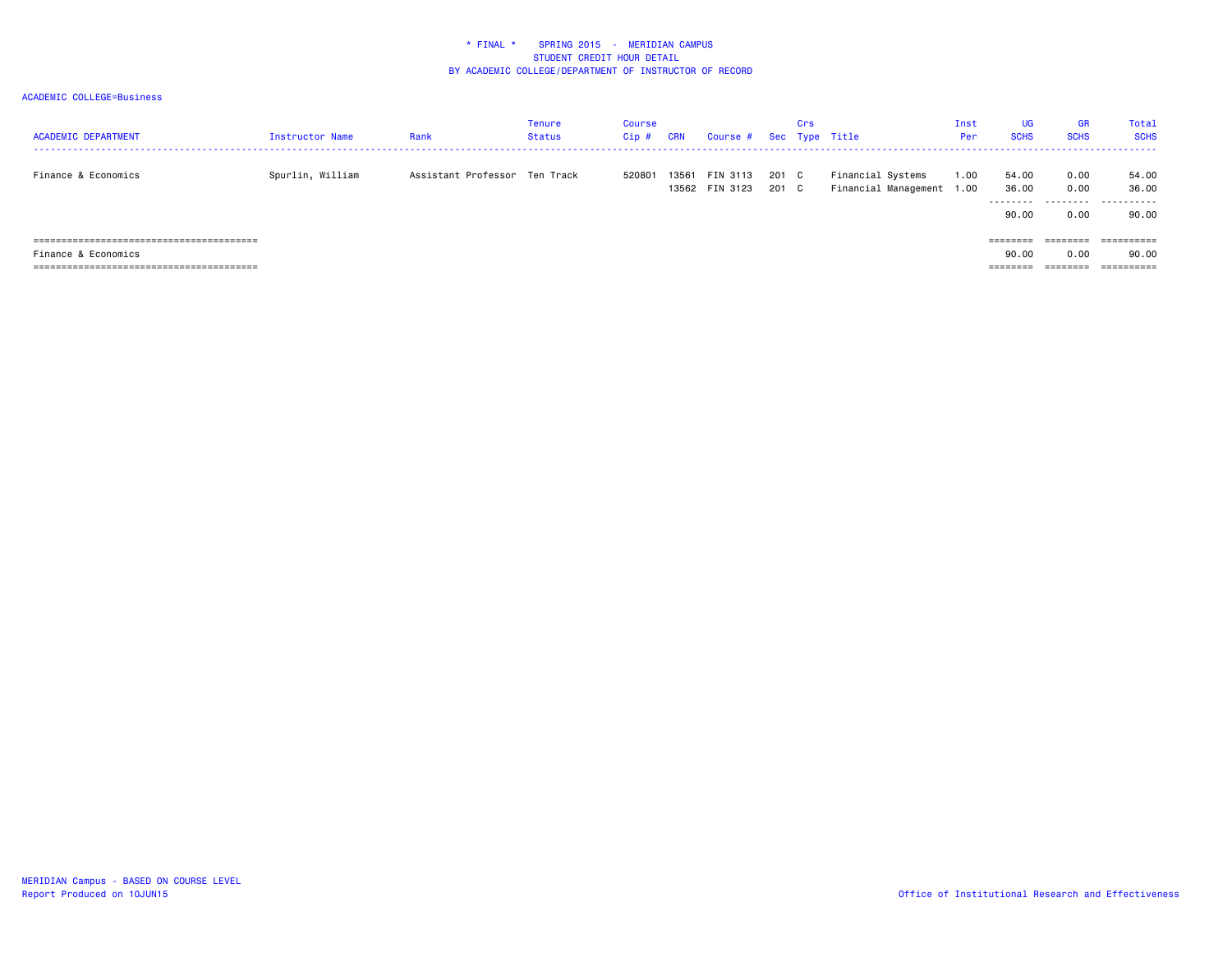| <b>ACADEMIC DEPARTMENT</b>       | <b>Instructor Name</b> | Rank                        | <b>Tenure</b><br><b>Status</b> | <b>Course</b><br>Cip# | <b>CRN</b> | Course #        |               | Crs | Sec Type Title            | Inst<br>Per | <b>UG</b><br><b>SCHS</b> | <b>GR</b><br><b>SCHS</b> | Total<br><b>SCHS</b>  |
|----------------------------------|------------------------|-----------------------------|--------------------------------|-----------------------|------------|-----------------|---------------|-----|---------------------------|-------------|--------------------------|--------------------------|-----------------------|
| Management & Information Systems | Randle, Vikki          | Associate Professor Tenured |                                | 521001                | 13592      | MGT 4533        | 201 C         |     | Advanced Hrm              | 1.00        | 48.00                    | 0.00                     | 48.00                 |
|                                  |                        |                             |                                | 521003                | 14243      | MGT 3813        | $201 \quad C$ |     | Organizational Behav 1.00 |             | 21.00<br>---------       | 0.00<br><u>.</u>         | 21.00<br>.            |
|                                  |                        |                             |                                |                       |            |                 |               |     |                           |             | 69.00                    | 0.00                     | 69.00                 |
|                                  | Shin, Seungjae         | Associate Professor Tenured |                                | 520209                | 14244      | MKT 4033        | $201 \quad C$ |     | International Transp 1.00 |             | 48.00                    | 0.00                     | 48.00                 |
|                                  |                        |                             |                                | 521201                | 13456      | BIS 3233        | 201 C         |     | Management Informati 1.00 |             | 60.00                    | 0.00                     | 60.00                 |
|                                  |                        |                             |                                |                       |            |                 |               |     |                           |             | ---------<br>108.00      | .<br>0.00                | - - - - - -<br>108.00 |
|                                  | White, Harold          | Instructor                  | Non-Ten Track                  | 520101                | 13463      | <b>BUS 4853</b> | $201 \quad C$ |     | <b>Business Policy</b>    | 1.00        | 51.00                    | 0.00                     | 51.00                 |
|                                  |                        |                             |                                | 520201                | 13590      | MGT 3213        | $201 \quad C$ |     | Org Communications        | 1.00        | 78.00                    | 0.00                     | 78.00                 |
|                                  |                        |                             |                                |                       | 13591      | MGT 4153        | $201 \quad C$ |     | Management Seminar        | 1.00        | 36.00                    | 0.00                     | 36.00                 |
|                                  |                        |                             |                                | 521301                | 13589      | MGT 3114        | $201 \quad C$ |     | Prin of Mgt & Prod        | 1.00        | 132.00                   | 0.00                     | 132.00                |
|                                  |                        |                             |                                |                       |            |                 |               |     |                           |             | --------<br>297.00       | --------<br>0.00         | ------<br>297.00      |
|                                  | Young, Carlton         | Associate Professor Tenured |                                | 220205                | 13461      | BL 3223         | 201 C         |     | Law Of Comm Trans         | 1.00        | 69.00                    | 0.00                     | 69.00                 |
|                                  |                        |                             |                                | 510701                | 13569      | HCA 4243        | $201 \quad C$ |     | Managed Care              | 1.00        | 90.00                    | 0.00                     | 90.00                 |
|                                  |                        |                             |                                |                       | 13571      | <b>HCA 4803</b> | $201 \quad C$ |     | Heathcare Policy          | 1.00        | 54.00                    | 0.00                     | 54.00                 |
|                                  |                        |                             |                                |                       | 15957      | <b>HCA 4443</b> | 201 E         |     | Healthcare Internshi 1.00 |             | 3,00                     | 0.00                     | 3,00                  |
|                                  |                        |                             |                                |                       |            |                 |               |     |                           |             | ---------<br>216.00      | ---------<br>0.00        | .<br>216.00           |
| Management & Information Systems |                        |                             |                                |                       |            |                 |               |     |                           |             | 690,00                   | 0.00                     | ==========<br>690,00  |
|                                  |                        |                             |                                |                       |            |                 |               |     |                           |             | ========                 | ========                 | ----------            |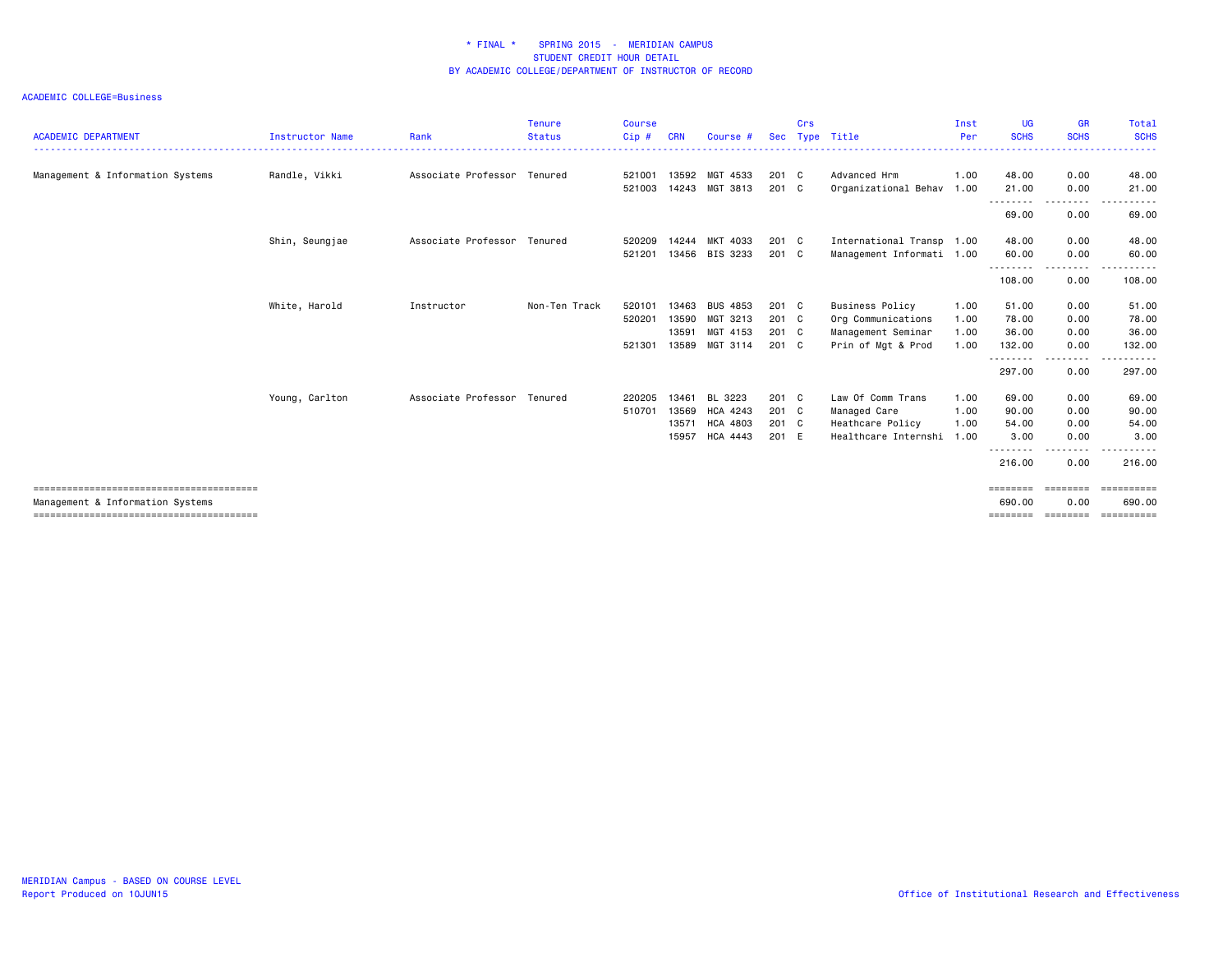| <b>ACADEMIC DEPARTMENT</b>                          | Instructor Name | Rank                          | Tenure<br><b>Status</b> | Course<br>$Cip$ # | <b>CRN</b> | Course #                   |              | Crs | Sec Type Title                          | Inst<br>Per  | <b>UG</b><br><b>SCHS</b> | <b>GR</b><br><b>SCHS</b> | Total<br><b>SCHS</b>         |
|-----------------------------------------------------|-----------------|-------------------------------|-------------------------|-------------------|------------|----------------------------|--------------|-----|-----------------------------------------|--------------|--------------------------|--------------------------|------------------------------|
| Marketing, Quantitative Analysis & Busin Qu, Yingge |                 | Assistant Professor Ten Track |                         | 521401            | 13594      | MKT 3013<br>14261 MKT 4213 | 201<br>201 C | C . | Principles Of Mkt<br>Internet Marketing | 1.00<br>1.00 | 30.00<br>48.00<br>.      | 0.00<br>0.00<br>.        | 30.00<br>48.00<br>---------- |
|                                                     |                 |                               |                         |                   |            |                            |              |     |                                         |              | 78.00<br>$= 222222222$   | 0.00<br>========         | 78.00                        |
| Marketing, Quantitative Analysis & Busin            |                 |                               |                         |                   |            |                            |              |     |                                         |              | 78.00                    | 0.00<br>========         | 78.00                        |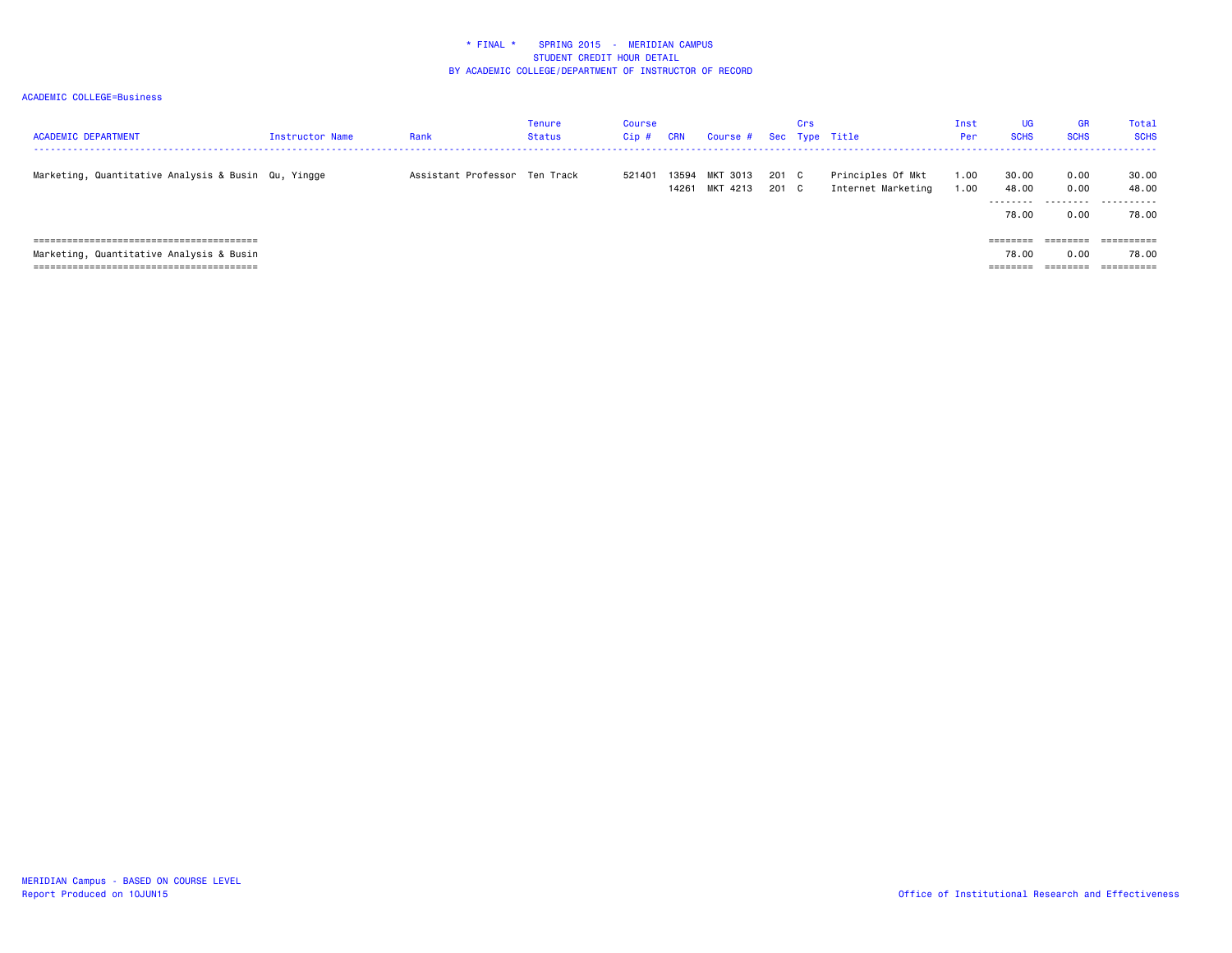| <b>ACADEMIC DEPARTMENT</b> | <b>Instructor Name</b> | Rank                          | <b>Tenure</b><br><b>Status</b> | Course<br>$Cip$ # | <b>CRN</b>     | Course #                               |                         | Crs | Sec Type Title                                              | Inst<br>Per          | <b>UG</b><br><b>SCHS</b>                                                          | <b>GR</b><br><b>SCHS</b>                  | Total<br><b>SCHS</b>                   |
|----------------------------|------------------------|-------------------------------|--------------------------------|-------------------|----------------|----------------------------------------|-------------------------|-----|-------------------------------------------------------------|----------------------|-----------------------------------------------------------------------------------|-------------------------------------------|----------------------------------------|
| School of Accountancy      | Ennis, Kevin           | Associate Professor Tenured   |                                | 520301<br>521601  |                | 13453 ACC 4033<br>13452 ACC 4013       | 201 C<br>201 C          |     | Auditing<br>Income Tax I                                    | 1.00<br>1.00         | 21.00<br>48.00                                                                    | 0.00<br>0.00                              | 21.00<br>48.00                         |
|                            |                        |                               |                                |                   |                |                                        |                         |     |                                                             |                      | ---------<br>69.00                                                                | ---------<br>0.00                         | .<br>$- - - -$<br>69.00                |
|                            | Faello, Joseph         | Assistant Professor Ten Track |                                | 520301            | 13450<br>14241 | ACC 3033<br>ACC 3003<br>14242 ACC 3023 | 201 C<br>201 C<br>201 C |     | Intermediate Acc II<br>Acct Systems I<br>Intermediate Acc I | 1.00<br>1.00<br>1.00 | 54.00<br>42.00<br>39.00<br>---------<br>135,00                                    | 0.00<br>0.00<br>0.00<br>---------<br>0.00 | 54.00<br>42.00<br>39.00<br>.<br>135.00 |
| School of Accountancy      |                        |                               |                                |                   |                |                                        |                         |     |                                                             |                      | $\qquad \qquad \equiv \equiv \equiv \equiv \equiv \equiv \equiv \equiv$<br>204.00 | ========<br>0.00                          | ==========<br>204,00<br>==========     |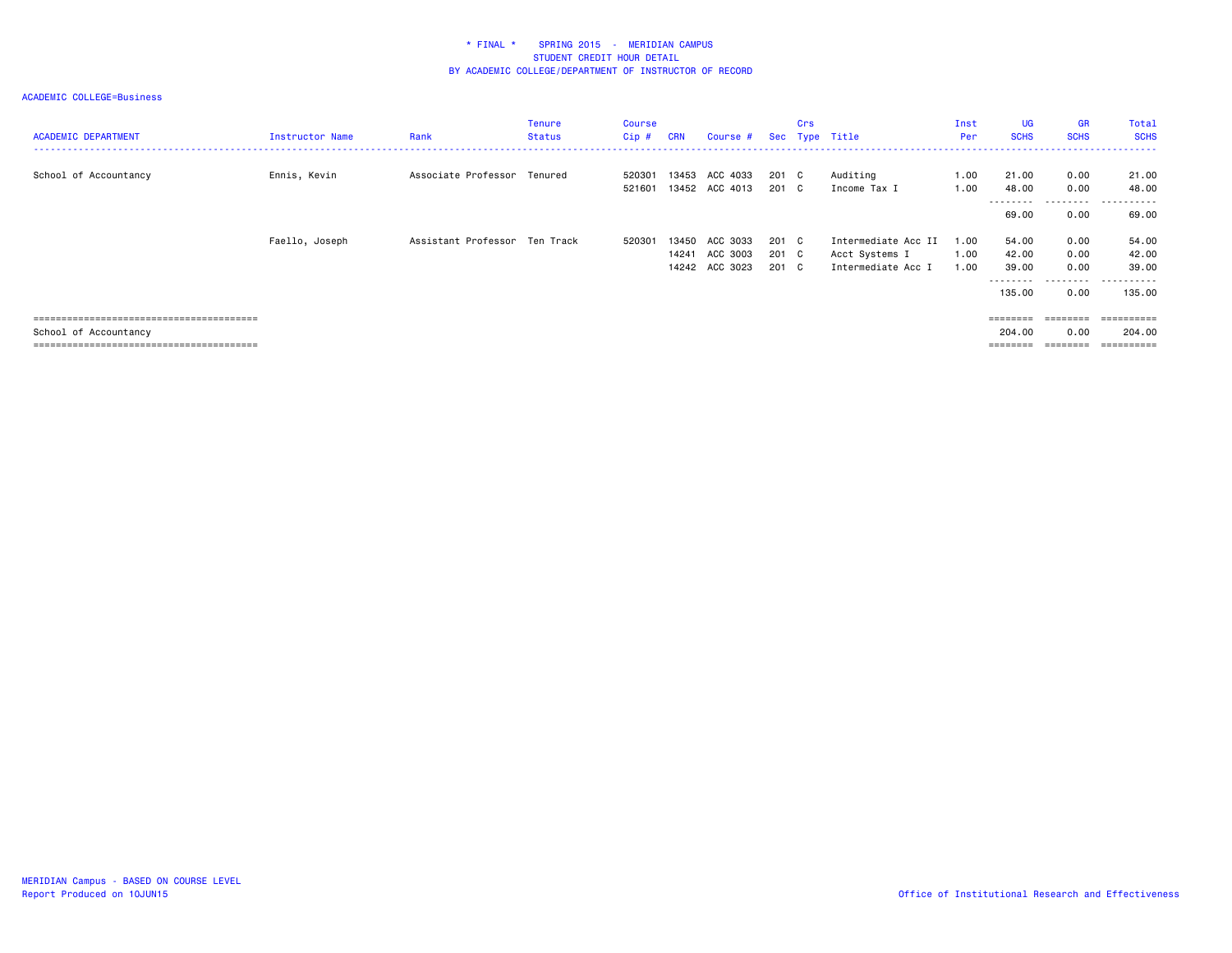|                                                     |                 |                             | <b>Tenure</b> | <b>Course</b> |            |                |       | Crs |                           | Inst | <b>UG</b>                                  | <b>GR</b>                                                                                                                                                    | Total                        |
|-----------------------------------------------------|-----------------|-----------------------------|---------------|---------------|------------|----------------|-------|-----|---------------------------|------|--------------------------------------------|--------------------------------------------------------------------------------------------------------------------------------------------------------------|------------------------------|
| <b>ACADEMIC DEPARTMENT</b><br>--------------------- | Instructor Name | Rank                        | <b>Status</b> | $Cip$ #       | <b>CRN</b> | Course #       | Sec   |     | Type Title                | Per  | <b>SCHS</b><br><b><i><u>AAAAAA</u></i></b> | <b>SCHS</b><br>. <u>.</u>                                                                                                                                    | <b>SCHS</b><br>.             |
| Counseling & Educational Psychology                 | Hall, Kimberly  | Associate Professor Tenured |               | 130499        | 16160      | EPY 7000       | 201 I |     | Directed Indiv Study 1.00 |      | 0.00                                       | 3.00                                                                                                                                                         | 3.00                         |
|                                                     |                 |                             |               | 130603        | 14576      | EPY 6214       | 201 C |     | Ed & Psy Statistics       | 1.00 | 0.00                                       | 20.00                                                                                                                                                        | 20.00                        |
|                                                     |                 |                             |               | 420601        | 15171      | COE 7000       | 201 I |     | Directed Indiv Study 1.00 |      | 0.00                                       | 3.00                                                                                                                                                         | 3.00                         |
|                                                     |                 |                             |               |               |            | 15478 COE 7000 | 202 I |     | Directed Indiv Study 1.00 |      | 0.00                                       | 3.00                                                                                                                                                         | 3.00                         |
|                                                     |                 |                             |               |               | 15773      | COE 9000       | 201 D |     | Research / Diss           | 1.00 | 0.00                                       | 2.00                                                                                                                                                         | 2.00                         |
|                                                     |                 |                             |               |               | 15885      | COE 7000       | 205 I |     | Directed Indiv Study 1.00 |      | 0.00                                       | 1.00                                                                                                                                                         | 1.00                         |
|                                                     |                 |                             |               |               | 15903      | COE 7000       | 206 I |     | Directed Indiv Study 1.00 |      | 0.00                                       | 3.00                                                                                                                                                         | 3.00                         |
|                                                     |                 |                             |               |               |            | 16006 COE 7000 | 207 I |     | Directed Indiv Study 1.00 |      | 0.00<br><u>.</u>                           | 3.00<br>$\frac{1}{2} \left( \frac{1}{2} \right) \left( \frac{1}{2} \right) \left( \frac{1}{2} \right) \left( \frac{1}{2} \right) \left( \frac{1}{2} \right)$ | 3.00<br>$\frac{1}{2}$        |
|                                                     |                 |                             |               |               |            |                |       |     |                           |      | 0.00                                       | 38.00                                                                                                                                                        | 38.00                        |
|                                                     | Porter, Julia   | Professor                   | Tenured       | 131101        | 13490      | COE 8730       | 202 E |     | Internship                | 1.00 | 0.00                                       | 6.00                                                                                                                                                         | 6.00                         |
|                                                     |                 |                             |               |               |            | 13492 COE 8730 | 204 E |     | Internship                | 1.00 | 0.00                                       | 18.00                                                                                                                                                        | 18.00                        |
|                                                     |                 |                             |               |               |            | 13493 COE 8740 | 201 E |     | Acad Yr Field ExpII-      | 1.00 | 0.00                                       | 3.00                                                                                                                                                         | 3.00                         |
|                                                     |                 |                             |               |               | 13494      | COE 8740       | 202 E |     | Acad Yr Field ExpII- 1.00 |      | 0.00                                       | 12.00                                                                                                                                                        | 12.00                        |
|                                                     |                 |                             |               | 422803        |            | 13482 COE 8053 | 202 E |     | Practicum                 | 1.00 | 0.00<br>.                                  | 3.00<br>. <u>.</u>                                                                                                                                           | 3.00<br>.                    |
|                                                     |                 |                             |               |               |            |                |       |     |                           |      | 0.00                                       | 42.00                                                                                                                                                        | 42.00                        |
|                                                     | Thomas, George  | Lecturer                    | Non-Ten Track | 130604        | 13559      | EPY 6313       | 201 C |     | Measure & Eval            | 1.00 | 0.00                                       | 18.00                                                                                                                                                        | 18.00                        |
|                                                     |                 |                             |               | 301101        |            | 13498 COE 8813 | 201 C |     | Couns Elderly Client 1.00 |      | 0.00<br><u>.</u>                           | 15.00<br>. <b>.</b>                                                                                                                                          | 15.00<br>.                   |
|                                                     |                 |                             |               |               |            |                |       |     |                           |      | 0.00                                       | 33.00                                                                                                                                                        | 33.00                        |
|                                                     | Wilcher, Lori   | Lecturer                    | Non-Ten Track | 131101        | 13487      | COE 8203       | 201 C |     | Place & Career Dev        | 1.00 | 0.00                                       | 33.00                                                                                                                                                        | 33.00                        |
|                                                     |                 |                             |               |               |            | 14573 COE 8903 | 201 C |     | School Couns Service      | 1.00 | 0.00<br>.                                  | 24.00                                                                                                                                                        | 24.00                        |
|                                                     |                 |                             |               |               |            |                |       |     |                           |      | 0.00                                       | 57.00                                                                                                                                                        | 57.00                        |
|                                                     | Wozny, Darren   | Associate Professor Tenured |               | 131101        | 13499      | COE 8913       | 201 C |     | Counseling Children       | 1.00 | 0.00                                       | 42.00                                                                                                                                                        | 42.00                        |
|                                                     |                 |                             |               | 420601        | 15778      | COE 7000       | 203 I |     | Directed Indiv Study 1.00 |      | 0.00                                       | 1.00                                                                                                                                                         | 1.00                         |
|                                                     |                 |                             |               |               | 15782      | COE 7000       | 204 I |     | Directed Indiv Study 1.00 |      | 0.00                                       | 3.00                                                                                                                                                         | 3.00                         |
|                                                     |                 |                             |               | 422803        |            | 13479 COE 8013 | 201 C |     | Couns Skills              | 1.00 | 0.00                                       | 30.00                                                                                                                                                        | 30.00                        |
|                                                     |                 |                             |               |               |            |                |       |     |                           |      | 0.00                                       | 76.00                                                                                                                                                        | 76.00                        |
| Counseling & Educational Psychology                 |                 |                             |               |               |            |                |       |     |                           |      | ========<br>0.00                           | 246.00                                                                                                                                                       | ======== =========<br>246.00 |
|                                                     |                 |                             |               |               |            |                |       |     |                           |      | ========                                   |                                                                                                                                                              | --------------------         |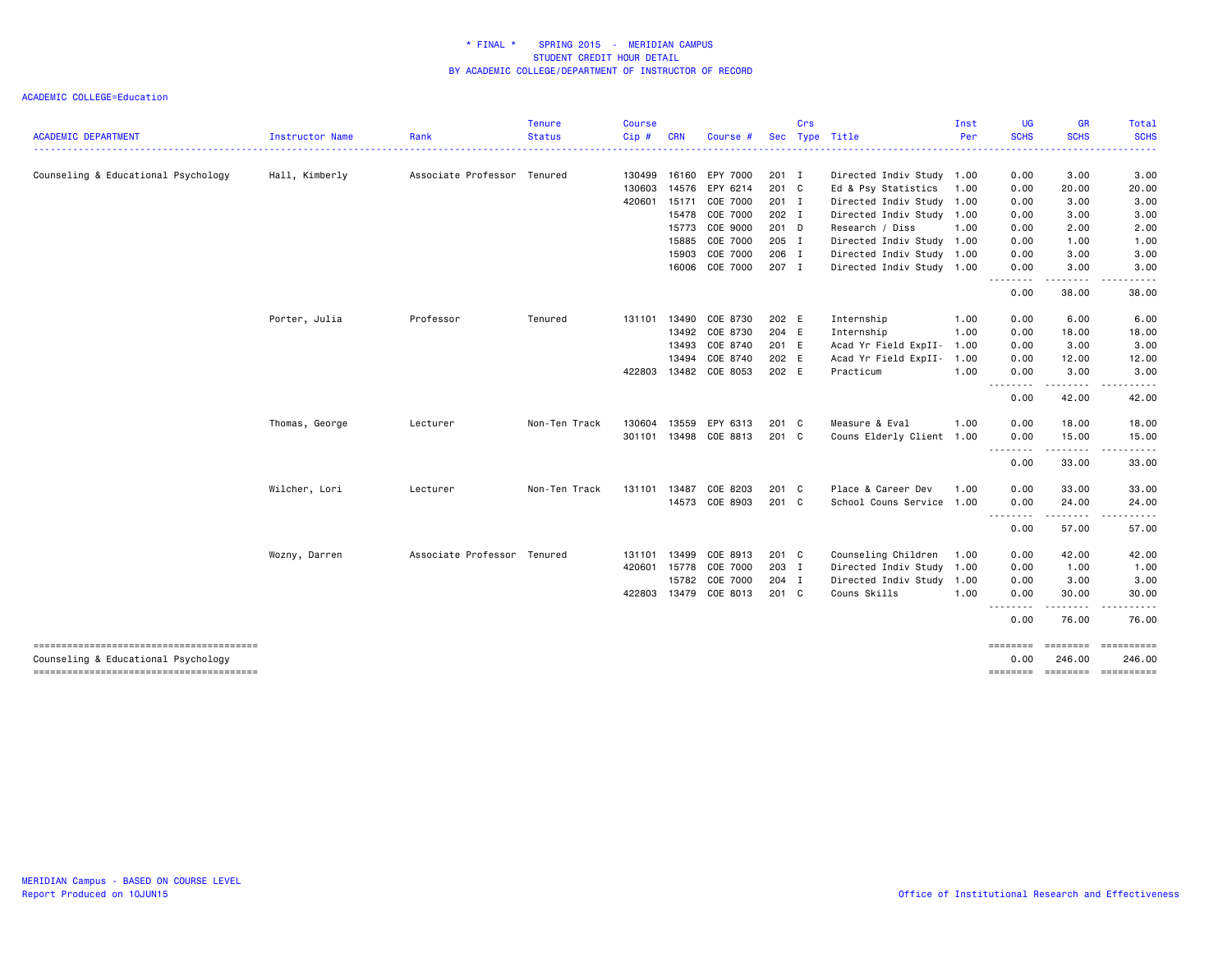| <b>ACADEMIC DEPARTMENT</b>                               | Instructor Name | Rank                          | <b>Tenure</b><br><b>Status</b> | <b>Course</b><br>Cip# | <b>CRN</b> | Course #              |         | Crs | Sec Type Title            | Inst<br>Per | <b>UG</b><br><b>SCHS</b> | <b>GR</b><br><b>SCHS</b> | <b>Total</b><br><b>SCHS</b><br>$\sim$ $\sim$ $\sim$ $\sim$ $\sim$ |
|----------------------------------------------------------|-----------------|-------------------------------|--------------------------------|-----------------------|------------|-----------------------|---------|-----|---------------------------|-------------|--------------------------|--------------------------|-------------------------------------------------------------------|
| Curriculum, Instruction & Special Educat Alley, Kathleen |                 | Assistant Professor Ten Track |                                | 131205                |            | 16404 EDS 8663        | 201 C   |     | Improving Instructio 1.00 |             | 0.00<br>1.1.1.1.1.1.1    | 18.00<br>.               | 18.00<br>.                                                        |
|                                                          |                 |                               |                                |                       |            |                       |         |     |                           |             | 0.00                     | 18.00                    | 18.00                                                             |
|                                                          | Cash, Jon       | Instructor                    | Non-Ten Track                  | 131001                | 13539      | EDX 4413              | 201 C   |     | Wk W/Parents Ex Chil 1.00 |             | 27.00                    | 0.00                     | 27.00                                                             |
|                                                          |                 |                               |                                | 422814                | 13535      | EDX 3213              | $201$ C |     | Indiv Inst Except Ch 1.00 |             | 36.00                    | 0.00                     | 36.00                                                             |
|                                                          |                 |                               |                                |                       | 13536      | EDX 3223              | 201 C   |     | Intro To Em/Bd            | 1.00        | 33.00                    | 0.00                     | 33.00                                                             |
|                                                          |                 |                               |                                |                       | 13537      | EDX 3233              | 201 C   |     | Contin Mgt W/Ex Chld 1.00 |             | 27.00<br>.               | 0.00<br>.                | 27.00<br>المالم مالك                                              |
|                                                          |                 |                               |                                |                       |            |                       |         |     |                           |             | 123.00                   | 0.00                     | 123.00                                                            |
|                                                          | Crowe, Margie   | Lecturer                      | Non-Ten Track                  | 130901                | 13517      | EDF 3333              | 201 C   |     | Social Foundation Ed 1.00 |             | 30.00                    | 0.00                     | 30.00                                                             |
|                                                          |                 |                               |                                | 131001                | 13540      | EDX 4873              | 201 S   |     | Prof Sem In Sp Ed         | 1.00        | 3.00                     | 0.00                     | 3.00                                                              |
|                                                          |                 |                               |                                | 131202                | 13507      | EDE 3123              | 201 C   |     | Early Childhood Ed        | 1.00        | 18.00                    | 0.00                     | 18.00                                                             |
|                                                          |                 |                               |                                |                       | 13512      | EDE 4883              | 201 C   |     | Manag Elem/Mid Lvl C 1.00 |             | 87.00                    | 0.00                     | 87.00                                                             |
|                                                          |                 |                               |                                | 131203                | 13623      | RDG 3423              | 201 C   |     | Middle Lvl Lit II         | 1.00        | 21.00                    | 0.00                     | 21.00                                                             |
|                                                          |                 |                               |                                | 131205                | 16405      | EDS 8663              | 202 C   |     | Improving Instructio 1.00 |             | 0.00<br>.                | 21.00<br>.               | 21.00<br>المستمات                                                 |
|                                                          |                 |                               |                                |                       |            |                       |         |     |                           |             | 159.00                   | 21.00                    | 180.00                                                            |
|                                                          | Feasel, Mandy   | Lecturer                      | Non-Ten Track                  | 131305                | 14594      | EDS 3673              | 201 C   |     | Second Language Arts 1.00 |             | 21.00                    | 0.00                     | 21.00                                                             |
|                                                          |                 |                               |                                |                       |            | 131315 13624 RDG 3513 | 201 C   |     | Rdg Strag Second Sch 1.00 |             | 24.00                    | 0.00                     | 24.00                                                             |
|                                                          |                 |                               |                                |                       |            |                       |         |     |                           |             | <u>.</u><br>45.00        | .<br>0.00                | .<br>45.00                                                        |
|                                                          | Harper, Sallie  | Associate Professor Tenured   |                                | 131202                | 14907      | EDE 7000              | 201 I   |     | Directed Indiv Study 1.00 |             | 0.00                     | 1.00                     | 1.00                                                              |
|                                                          |                 |                               |                                |                       | 15480      | EDE 7000              | 203 I   |     | Directed Indiv Study 1.00 |             | 0.00                     | 1.00                     | 1.00                                                              |
|                                                          |                 |                               |                                | 131311 13510          |            | EDE 3523              | 201 C   |     | Found EL/ML Math Edu 1.00 |             | 21.00                    | 0.00                     | 21.00                                                             |
|                                                          |                 |                               |                                |                       | 14608      | EDE 8763              | 201 C   |     | Elem/Mid Math Educ        | 1.00        | 0.00                     | 27.00                    | 27.00                                                             |
|                                                          |                 |                               |                                | 131315 13620          |            | RDG 3113              | 201 C   |     | Early Literacy Instr 1.00 |             | 30.00                    | 0.00                     | 30.00                                                             |
|                                                          |                 |                               |                                |                       |            |                       |         |     |                           |             | .<br>51.00               | .<br>29.00               | د د د د د<br>80.00                                                |
|                                                          | Johnson, Lisa   | Assistant Professor Ten Track |                                | 131001                | 13538      | EDX 4113              | 201 C   |     | Method Earl/Disabled 1.00 |             | 12.00                    | 0.00                     | 12.00                                                             |
|                                                          |                 |                               |                                |                       | 14822      | EDX 4103              | 201 C   |     | Intro to Intell/Dev       | 1.00        | 30.00                    | 0.00                     | 30.00                                                             |
|                                                          |                 |                               |                                |                       |            | 422814 13534 EDX 3203 | 201 C   |     | Intro To Learn Disab 1.00 |             | 21.00<br>.               | 0.00<br>.                | 21.00<br>.                                                        |
|                                                          |                 |                               |                                |                       |            |                       |         |     |                           |             | 63.00                    | 0.00                     | 63.00                                                             |
|                                                          | Ratliff, Lindon | Assistant Professor Ten Track |                                | 130101                | 13520      | EDF 8353              | 201 C   |     | Prin Of Cur Devel         | 1.00        | 0.00                     | 3.00                     | 3.00                                                              |
|                                                          |                 |                               |                                | 131205                | 13527      | EDS 4873              | 201 C   |     | Managing Secondary C 1.00 |             | 6.00                     | 0.00                     | 6.00                                                              |
|                                                          |                 |                               |                                |                       | 16457      | EDS 7000              | 202 I   |     | Directed Indiv Study 1.00 |             | 0.00                     | 1.00                     | 1.00                                                              |
|                                                          |                 |                               |                                |                       |            | 131318 13526 EDS 3643 | 201 C   |     | Secondary Soc Studie 1.00 |             | 12.00                    | 0.00                     | 12.00                                                             |
|                                                          |                 |                               |                                |                       |            |                       |         |     |                           |             | .<br>18.00               | د د د د<br>4.00          | $\sim$ $\sim$ $\sim$ $\sim$ $\sim$<br>22.00                       |
|                                                          | Shea, Donna     | Non-Faculty                   | Not Applicable                 | 131001                | 13541      | EDX 4886              | 201 F   |     | Teach Internship in       | 1.00        | 6.00                     | 0.00                     | 6.00                                                              |
|                                                          |                 |                               |                                |                       | 13542      | EDX 4896              | 201 F   |     | Teach Internship in       | 1.00        | 6.00                     | 0.00                     | 6.00                                                              |
|                                                          |                 |                               |                                | 131202 13514          |            | EDE 4886              | 201 E   |     | Elem.Mid Lvl Interns 1.00 |             | 168.00                   | 0.00                     | 168.00                                                            |
|                                                          |                 |                               |                                |                       | 13515      | EDE 4896              | 201 E   |     | Elem/Mid Levl Intern 1.00 |             | 168.00                   | 0.00                     | 168.00                                                            |
|                                                          |                 |                               |                                | 131205 13528          |            | EDS 4886              | 201 F   |     | Teach Intern in Sec       | 1.00        | 12.00                    | 0.00                     | 12.00                                                             |
|                                                          |                 |                               |                                |                       | 13529      | FDS 4896              | 201 F   |     | Teach Intern in Sec 1.00  |             | 12.00                    | 0.00                     | 12.00                                                             |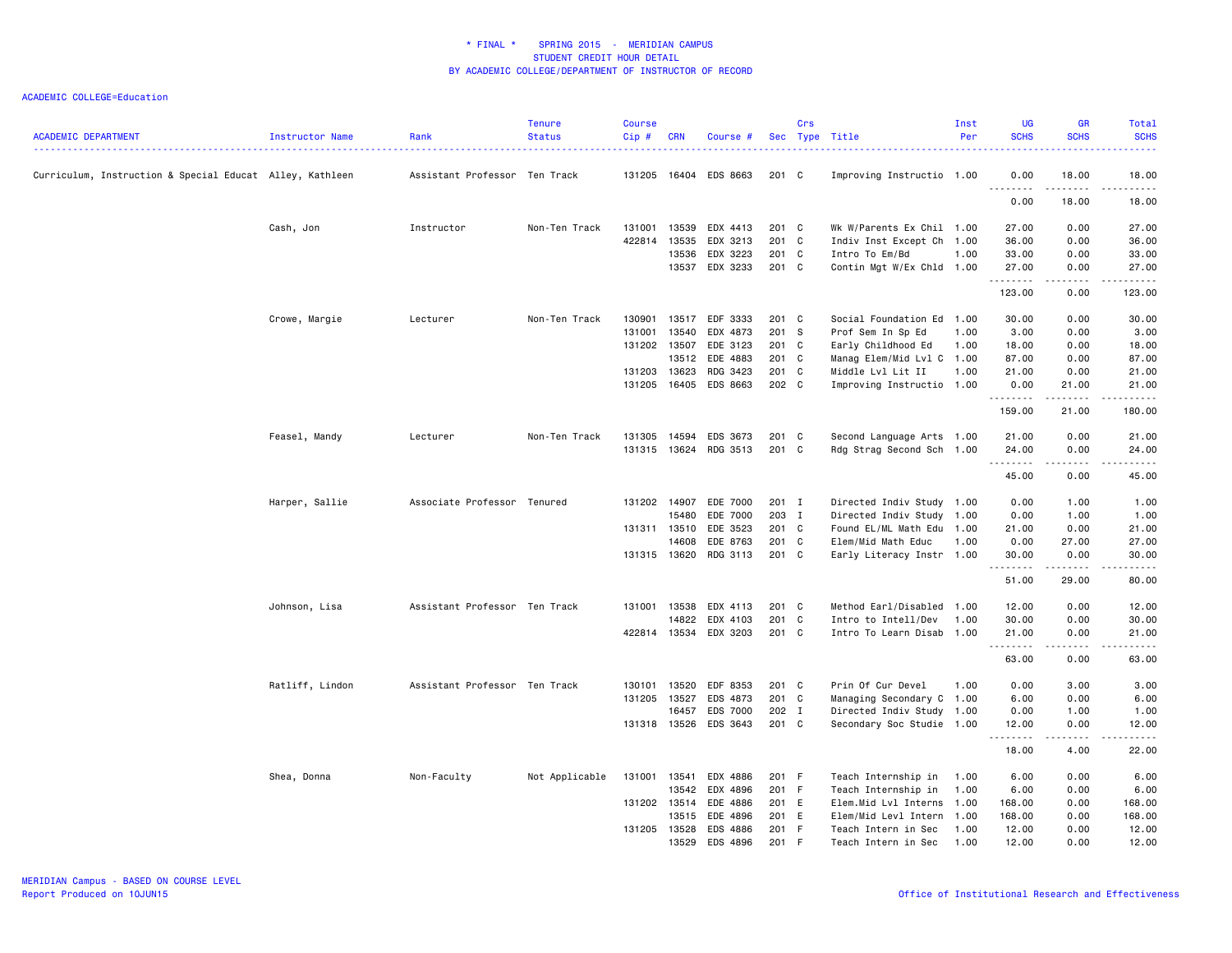| <b>ACADEMIC DEPARTMENT</b>                             | <b>Instructor Name</b> | Rank                          | <b>Tenure</b><br><b>Status</b> | Course<br>$Cip$ #          | <b>CRN</b>              | Course #                                           |                                  | Crs | Sec Type Title                                                                                          | Inst<br>Per | <b>UG</b><br><b>SCHS</b>        | <b>GR</b><br><b>SCHS</b>      | Total<br><b>SCHS</b>                |
|--------------------------------------------------------|------------------------|-------------------------------|--------------------------------|----------------------------|-------------------------|----------------------------------------------------|----------------------------------|-----|---------------------------------------------------------------------------------------------------------|-------------|---------------------------------|-------------------------------|-------------------------------------|
|                                                        |                        |                               |                                |                            |                         |                                                    |                                  |     |                                                                                                         |             | 372.00                          | ---------<br>0.00             | .<br>372.00                         |
| Curriculum, Instruction & Special Educat Shirley, Tory |                        | Assistant Professor Ten Track |                                | 131202<br>131203<br>131315 | 15020<br>13508<br>13621 | EDE 7000<br>EDE 3223<br>13622 RDG 3413<br>RDG 3123 | 202 I<br>201 C<br>201 C<br>201 C |     | Directed Indiv Study 1.00<br>Middle Level Educati 1.00<br>Middle Lvl Lit I<br>Early Lit Instruct I 1.00 | 1.00        | 0.00<br>21.00<br>21.00<br>27.00 | 3.00<br>0.00<br>0.00<br>0.00  | 3.00<br>21.00<br>21.00<br>27.00     |
|                                                        |                        |                               |                                |                            |                         |                                                    |                                  |     |                                                                                                         |             | ---------<br>69.00              | .<br>3.00                     | .<br>72.00                          |
| Curriculum, Instruction & Special Educat               |                        |                               |                                |                            |                         |                                                    |                                  |     |                                                                                                         |             | ========<br>900.00<br>========  | ========<br>75.00<br>======== | ==========<br>975.00<br>----------- |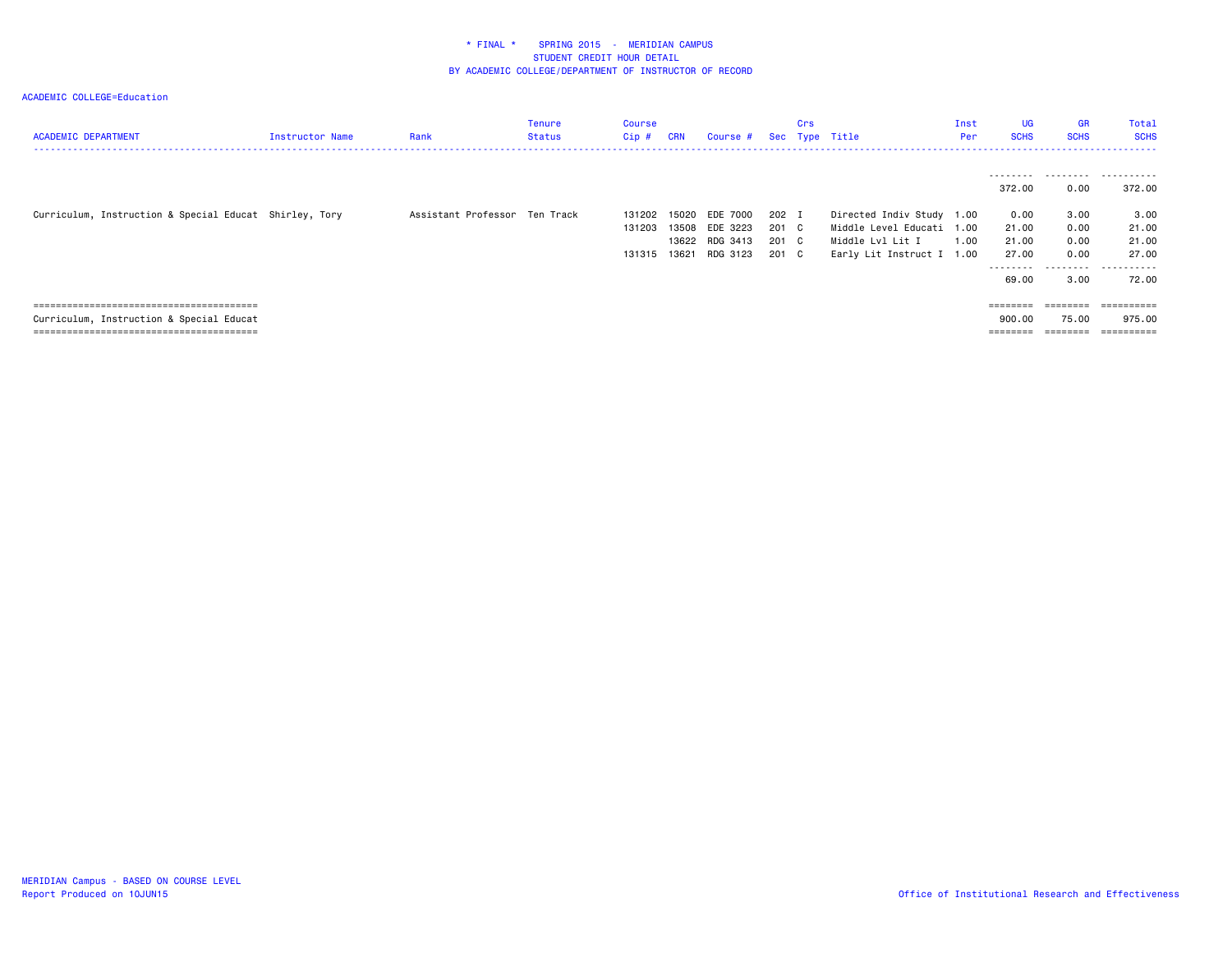|                            |                        |                     | <b>Tenure</b> | Course  |                |                    |                | Crs |                                                        | Inst | <b>UG</b>         | <b>GR</b>         | Total          |
|----------------------------|------------------------|---------------------|---------------|---------|----------------|--------------------|----------------|-----|--------------------------------------------------------|------|-------------------|-------------------|----------------|
| <b>ACADEMIC DEPARTMENT</b> | <b>Instructor Name</b> | Rank                | <b>Status</b> | $Cip$ # | <b>CRN</b>     | Course #           |                |     | Sec Type Title                                         | Per  | <b>SCHS</b>       | <b>SCHS</b>       | <b>SCHS</b>    |
|                            |                        |                     |               |         |                |                    |                |     |                                                        |      |                   |                   |                |
| Kinesiology                | Hilton, Laura          | Instructor          | Non-Ten Track | 260908  | 14567<br>14571 | EP 4123<br>EP 4133 | 201 C<br>201 C |     | Aging and Physical A 1.00<br>Ex Prog Clinical Pop 1.00 |      | 33.00             | 0.00              | 33.00          |
|                            |                        |                     |               | 310501  | 14568          | EP 4113            | 201 B          |     | Fitness Prog & Testi 1.00                              |      | 36.00<br>39.00    | 0.00<br>0.00      | 36.00<br>39.00 |
|                            |                        |                     |               |         |                |                    |                |     |                                                        |      |                   |                   |                |
|                            |                        |                     |               | 310505  | 14569          | EP 2013            | 201 C          |     | Fundamentals of Kine 1.00                              |      | 24.00<br>-------- | 0.00<br>- - - - - | 24.00          |
|                            |                        |                     |               |         |                |                    |                |     |                                                        |      | 132.00            | 0.00              | 132.00         |
|                            | Sample, Robert         | Lecturer            | Non-Ten Track | 310505  |                | 14786 KI 2603      | 201 C          |     | Medical Terminology                                    | 1.00 | 36.00             | 0.00<br>- - - -   | 36.00          |
|                            |                        |                     |               |         |                |                    |                |     |                                                        |      | 36.00             | 0.00              | 36.00          |
|                            | Wax, Benjamin          | Associate Professor | Tenured       | 260908  | 14570          | EP 4603            | 201 C          |     | Physical Activity Ep 1.00                              |      | 27.00             | 0.00              | 27.00          |
|                            |                        |                     |               |         | 14582          | EP 4183            | 201 B          |     | Exercise & Weight Co 1.00                              |      | 30.00             | 0.00              | 30.00          |
|                            |                        |                     |               | 310501  | 14628          | KI 2023            | 201 C          |     | Found of Health Educ 1.00                              |      | 24,00             | 0.00              | 24.00          |
|                            |                        |                     |               |         |                |                    |                |     |                                                        |      | --------<br>81.00 | ---------<br>0.00 | .<br>81.00     |
|                            |                        |                     |               |         |                |                    |                |     |                                                        |      |                   | ========          | ==========     |
| Kinesiology                |                        |                     |               |         |                |                    |                |     |                                                        |      | 249.00            | 0.00              | 249.00         |
|                            |                        |                     |               |         |                |                    |                |     |                                                        |      | ========          | --------          | ==========     |